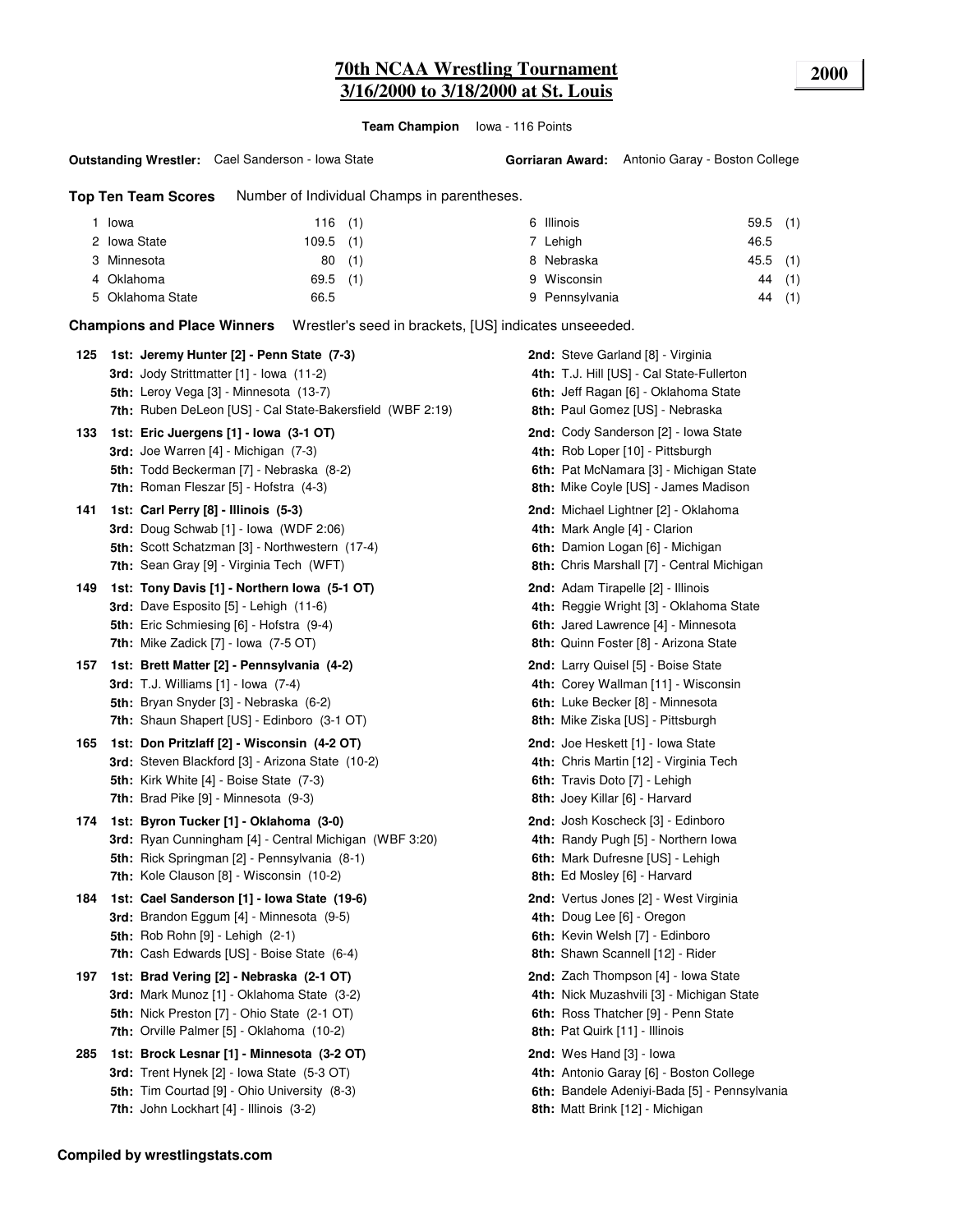# **3/16/2000 to 3/18/2000 at Missouri 2000 NCAA Wrestling Championship Page 1 of 30**

| Jody Strittmatter, Iowa [1]                                |                             |                          |                      |                      |
|------------------------------------------------------------|-----------------------------|--------------------------|----------------------|----------------------|
| Nathan Navarro, Oregon State                               | Jody Strittmatter 10-1      | Jody Strittmatter 7-2    |                      |                      |
| Alexis Rivera, Northern Illinois                           | Jeremy Sluyter 7-2          |                          |                      | 125 Weight Class     |
| Jeremy Sluyter, East Stroudsburg                           |                             |                          |                      |                      |
| Mike Kawamura, Arizona State [9]                           |                             |                          | Steve Garland 9-7 OT |                      |
| Omar Porratta, Millersville                                | Mike Kawamura 11-3          |                          |                      |                      |
| Adrian Tramutola, Tennessee-Chattanooga                    | Steve Garland 8-0           | Steve Garland 7-3        |                      |                      |
| Steve Garland, Virginia [8]                                |                             |                          |                      |                      |
| Pat Cassidy, Indiana [5]                                   |                             |                          |                      | Steve Garland 6-5 TB |
| T.J. Hill, Cal State-Fullerton                             | T.J. Hill 7-6               |                          |                      |                      |
| Ryan Escobar, Illinois                                     | Ryan Escobar 5-4            | T.J. Hill 4-2 OT         |                      |                      |
| K.C. Rock, Boise State [12]                                |                             |                          |                      |                      |
| Matt Azevedo, Iowa State                                   |                             |                          | T.J. Hill 6-5        |                      |
| Kore Sharpley, Ohio State                                  | Kore Sharpley 4-4 TB        |                          |                      |                      |
| Ruben DeLeon, Cal State-Bakersfield                        |                             | Ruben DeLeon 5-0         |                      |                      |
| Quantres Bates, Oklahoma [4]                               | Ruben DeLeon 9-5            |                          |                      |                      |
| Leroy Vega, Minnesota [3]                                  |                             |                          |                      | Jeremy Hunter 7-3    |
| Trent Rollins, Brigham Young                               | Leroy Vega 13-4             |                          |                      |                      |
| Trap McCormack, Lock Haven                                 |                             | Leroy Vega TF 20-4, 7:00 |                      |                      |
| A.J. Grant, Michigan                                       | A.J. Grant 4-2              |                          |                      |                      |
| Bruce Kelly, Lehigh [11]                                   |                             |                          | Leroy Vega 8-6       |                      |
| Jose Leon, Boston University                               | Jose Leon 11-8              |                          |                      |                      |
| Jonathan Huesdash, James Madison                           |                             | Jeff Ragan Fall 4:31     |                      |                      |
| Jeff Ragan, Oklahoma State [6]                             | Jeff Ragan Fall 2:33        |                          |                      |                      |
| Skyler Holman, North Carolina [7]                          |                             |                          |                      | Jeremy Hunter 2-1 TB |
| Brent Thompson, Kent State                                 | Skyler Holman 14-5          |                          |                      |                      |
| Paul Gomez, Nebraska                                       |                             | Paul Gomez 7-3           |                      |                      |
|                                                            |                             |                          |                      |                      |
|                                                            | Paul Gomez 3-2              |                          |                      |                      |
| Jason Silverstein, Purdue [10]                             |                             |                          |                      |                      |
| Angelo Zegarelli, West Virginia                            | Angelo Zegarelli 3-2        |                          | Jeremy Hunter 7-2    |                      |
| Jerold Limongelli, Rider                                   |                             |                          |                      |                      |
| Mike Akers, Virginia Tech<br>Jeremy Hunter, Penn State [2] | Jeremy Hunter TF 17-2, 5:05 | Jeremy Hunter 4-0        |                      |                      |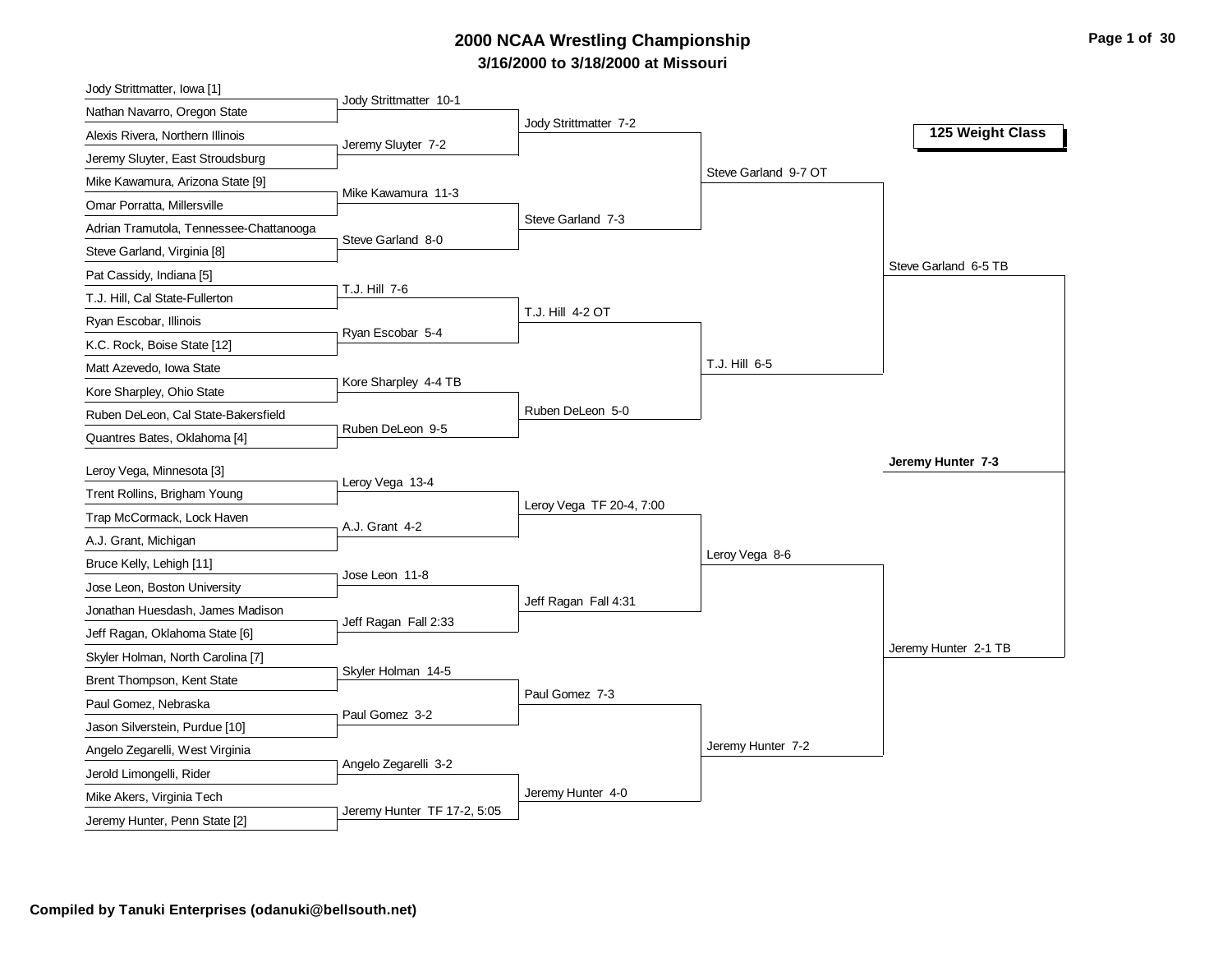# **3/16/2000 to 3/18/2000 at Missouri 2000 NCAA Wrestling Championship Page 2 of 30**

| Akers, Virginia Tech           |                           |                     |                              |                        |                     |                                              |                                                              |
|--------------------------------|---------------------------|---------------------|------------------------------|------------------------|---------------------|----------------------------------------------|--------------------------------------------------------------|
| Limongelli, Rider              | Limongelli 7-6            |                     |                              |                        |                     |                                              |                                                              |
|                                |                           | Escobar 14-9        |                              |                        |                     | <b>125 Consolation Bracket</b>               |                                                              |
|                                | Escobar, Illinois         |                     |                              |                        |                     |                                              |                                                              |
|                                |                           |                     | Silverstein 5-4              |                        |                     |                                              |                                                              |
| Silverstein, Purdue            |                           |                     |                              |                        |                     |                                              |                                                              |
| Thompson, Kent State           | Silverstein 12-4          |                     |                              | Ragan 12-2             |                     |                                              |                                                              |
|                                |                           | Silverstein 6-2     |                              |                        |                     |                                              |                                                              |
|                                | Sharpley, Ohio State      |                     | Ragan, Oklahoma State        |                        |                     |                                              |                                                              |
|                                |                           |                     |                              |                        |                     |                                              |                                                              |
| Huesdash, James Madison        | Kelly Fall 5:59           |                     |                              |                        | Ragan Fall 4:23     |                                              |                                                              |
| Kelly, Lehigh                  |                           |                     |                              |                        |                     |                                              | Hill 19-11                                                   |
|                                |                           | Sluyter 10-9        |                              |                        |                     |                                              |                                                              |
|                                | Sluyter, East Stroudsburg |                     |                              |                        |                     | Hill, Cal State-Fullerton                    |                                                              |
| McCormack, Lock Haven          |                           |                     | Kawamura Fall 0:35           |                        |                     |                                              |                                                              |
|                                | Rollins 13-8              |                     |                              | Gomez 7-3              |                     |                                              |                                                              |
| Rollins, Brigham Young         |                           | Kawamura 11-6       |                              |                        |                     |                                              |                                                              |
|                                |                           |                     |                              |                        | <b>Third Place:</b> | Jody Strittmatter, Iowa 11-2                 |                                                              |
|                                | Kawamura, Arizona State   |                     | Gomez, Nebraska              |                        |                     | Fourth Place: T.J. Hill, Cal State-Fullerton |                                                              |
| Bates, Oklahoma                |                           |                     |                              |                        |                     |                                              |                                                              |
| Azevedo, Iowa State            | Bates Fall 3:58           |                     |                              |                        |                     | Fifth Place: Leroy Vega, Minnesota 13-7      |                                                              |
|                                |                           | Bates TF 23-7, 6:49 |                              |                        | <b>Sixth Place:</b> | Jeff Ragan, Oklahoma State                   |                                                              |
|                                | Holman, North Carolina    |                     |                              |                        |                     |                                              | Seventh Place: Ruben DeLeon, Cal State-Bakersfield Fall 2:19 |
| Rock, Boise State              |                           |                     | Bates 11-6                   |                        |                     | Eighth Place: Paul Gomez, Nebraska           |                                                              |
|                                | Rock 5-4                  |                     |                              |                        |                     |                                              |                                                              |
| Cassidy, Indiana               |                           | Rock 6-0            |                              | Strittmatter Fall 4:11 |                     |                                              |                                                              |
|                                |                           |                     |                              |                        |                     |                                              |                                                              |
|                                | Zegarelli, West Virginia  |                     | Strittmatter, Iowa           |                        |                     |                                              |                                                              |
| Tramutola, Tennessee-Chattanoo |                           |                     |                              |                        |                     |                                              |                                                              |
| Porratta, Millersville         | Tramutola 6-2             |                     |                              |                        | Strittmatter 10-2   |                                              |                                                              |
|                                |                           | Grant 10-3          |                              |                        |                     |                                              | Strittmatter 6-2                                             |
|                                | Grant, Michigan           |                     |                              |                        | Vega, Minnesota     |                                              |                                                              |
|                                |                           |                     | Navarro 8-5                  |                        |                     |                                              |                                                              |
| Rivera, Northern Illinois      |                           |                     |                              |                        |                     |                                              |                                                              |
| Navarro, Oregon State          | Navarro 12-3              |                     |                              | DeLeon 11-2            |                     |                                              |                                                              |
|                                |                           | Navarro 9-6         |                              |                        |                     |                                              |                                                              |
|                                | Leon, Boston University   |                     | DeLeon, Cal State-Bakersfiel |                        |                     |                                              |                                                              |
|                                |                           |                     |                              |                        |                     |                                              |                                                              |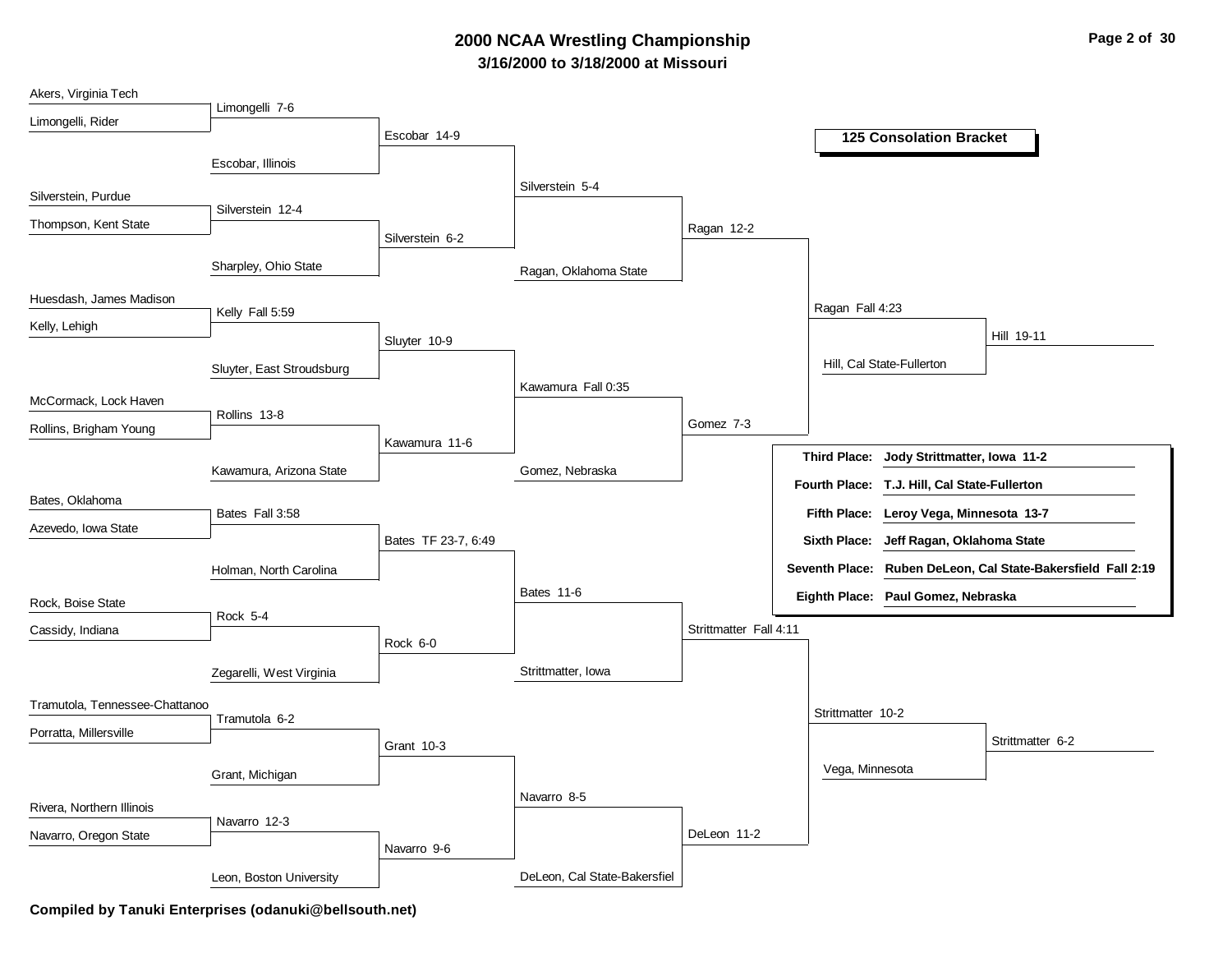**No Pigtails Bouts for 125 Weight Class**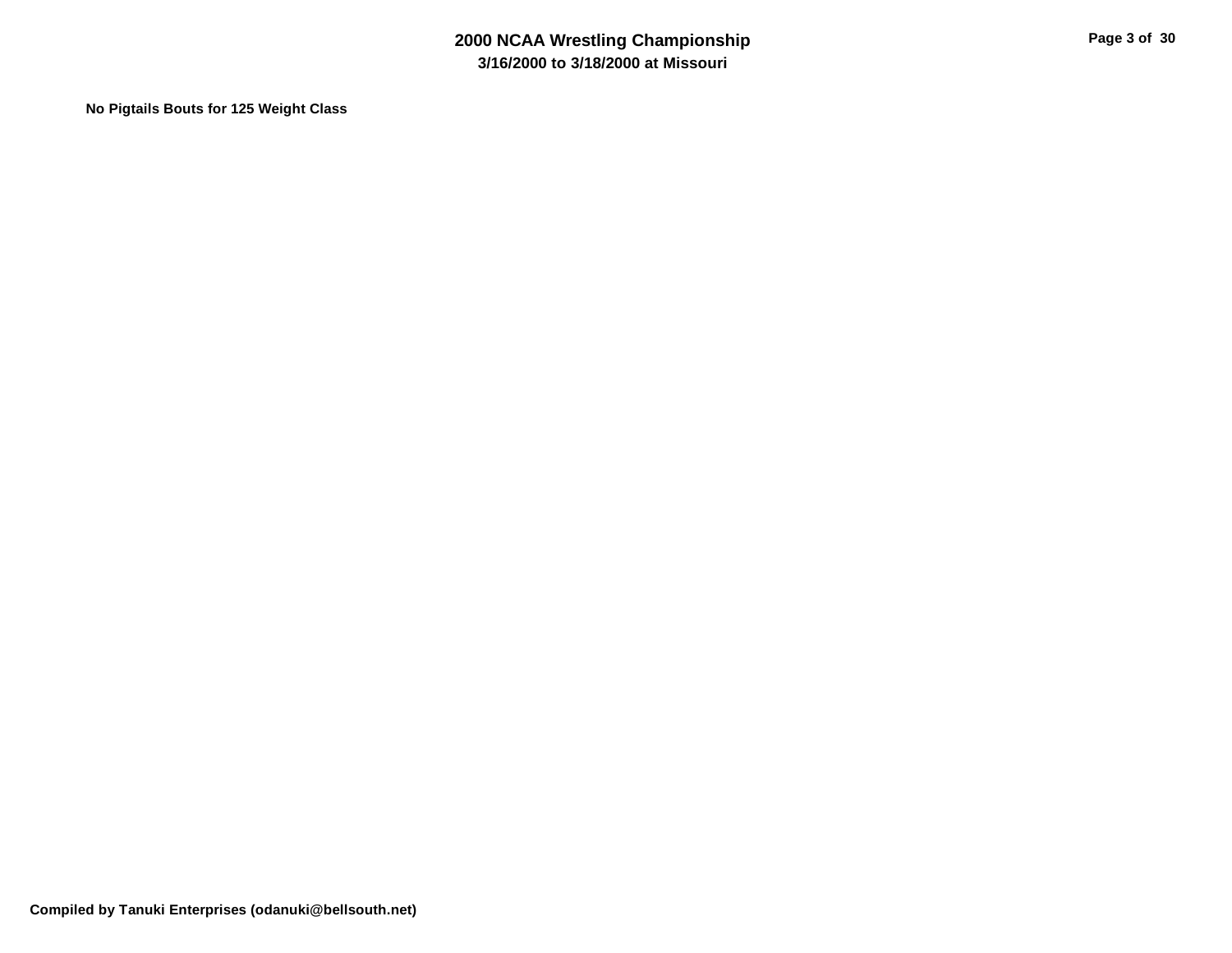# **3/16/2000 to 3/18/2000 at Missouri 2000 NCAA Wrestling Championship Page 4 of 30**

| Eric Juergens, Iowa [1]            |                         |                         |                     |                      |
|------------------------------------|-------------------------|-------------------------|---------------------|----------------------|
| Alberto Garza, Cal Poly-SLO        | Eric Juergens 14-3      | Eric Juergens Fall 6:24 |                     |                      |
| Bye                                | <b>Chad Caros</b>       |                         |                     | 133 Weight Class     |
| Chad Caros, Edinboro               |                         |                         |                     |                      |
| Zach Zimmerer, Stanford [9]        |                         |                         | Eric Juergens 10-2  |                      |
| Brad Byers, North Carolina         | Brad Byers 5-3          |                         |                     |                      |
| Brandon York, Maryland             |                         | Brad Byers Fall 1:18    |                     |                      |
| Paris Ruiz, Fresno State [8]       | Paris Ruiz 12-2         |                         |                     |                      |
| Roman Fleszar, Hofstra [5]         |                         |                         |                     | Eric Juergens 12-3   |
| Ben Richards, Oregon State         | Roman Fleszar 6-1       |                         |                     |                      |
| Livio DiRubbo, Brown               |                         | Roman Fleszar 10-5      |                     |                      |
| Evan Robinson, Purdue [12]         | Evan Robinson 10-4      |                         |                     |                      |
| Dave Stoltz, Illinois              |                         |                         | Joe Warren 5-3      |                      |
| Mike Coyle, James Madison          | Mike Coyle 12-3         |                         |                     |                      |
| Brian Watson, Oregon               |                         | Joe Warren 15-12        |                     |                      |
| Joe Warren, Michigan [4]           | Joe Warren 2-0          |                         |                     |                      |
| Pat McNamara, Michigan State [3]   |                         |                         |                     | Eric Juergens 3-1 OT |
| Shawn Kegal, SUNY-Buffalo          | Pat McNamara 7-3        |                         |                     |                      |
| Jason Nagle, Pennsylvania          |                         | Pat McNamara 5-2        |                     |                      |
| Scott Moore, Penn State            | Scott Moore 5-4         |                         |                     |                      |
|                                    |                         |                         | Pat McNamara 5-4    |                      |
| Bob Patnesky, West Virginia [11]   | Bob Patnesky 12-6       |                         |                     |                      |
| Kelly Revells, Eastern Illinois    |                         | Charles Walker 12-2     |                     |                      |
| Bye                                | <b>Charles Walker</b>   |                         |                     |                      |
| Charles Walker, Oklahoma State [6] |                         |                         |                     | Cody Sanderson 5-2   |
| Todd Beckerman, Nebraska [7]       | Todd Beckerman 10-7     |                         |                     |                      |
| Brett Lawrence, Minnesota          |                         | Todd Beckerman 6-4      |                     |                      |
| Chris Matarrese, Slippery Rock     | Rob Loper TF 18-3, 7:00 |                         |                     |                      |
| Rob Loper, Pittsburgh [10]         |                         |                         | Cody Sanderson 12-2 |                      |
| Brad Wright, Ohio University       | Brad Wright 5-2         |                         |                     |                      |
| Corey Hamrick, Wyoming             |                         | Cody Sanderson 15-4     |                     |                      |
| Scott Bair, Lock Haven             |                         |                         |                     |                      |
| Cody Sanderson, Iowa State [2]     | Cody Sanderson 11-2     |                         |                     |                      |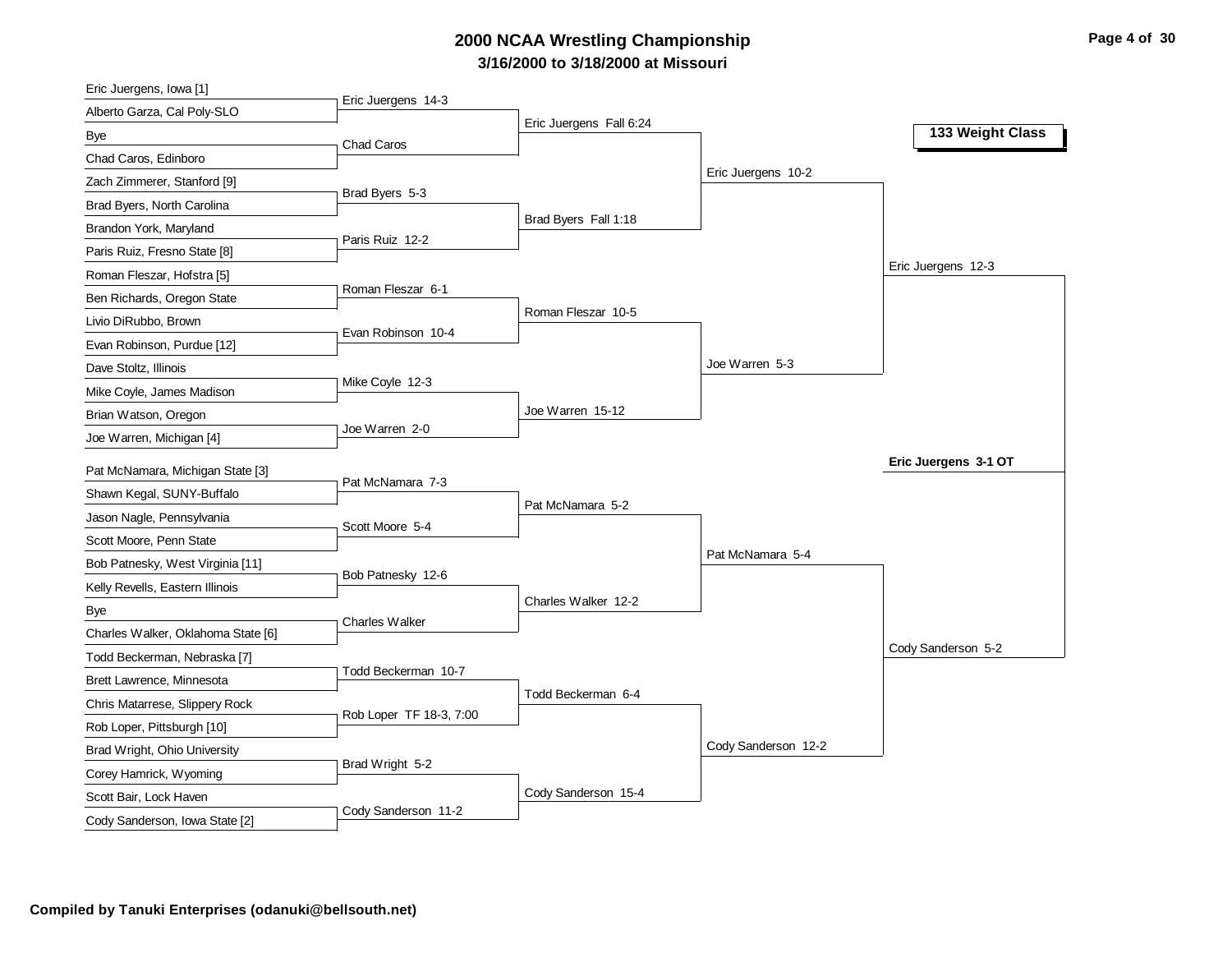# **3/16/2000 to 3/18/2000 at Missouri 2000 NCAA Wrestling Championship Page 5 of 30**

| Bair, Lock Haven          |                         |               |                        |               |                                     |                                           |
|---------------------------|-------------------------|---------------|------------------------|---------------|-------------------------------------|-------------------------------------------|
| Hamrick, Wyoming          | Bair 16-2               |               |                        |               |                                     |                                           |
|                           |                         | Robinson 14-2 |                        |               |                                     | <b>133 Consolation Bracket</b>            |
|                           | Robinson, Purdue        |               |                        |               |                                     |                                           |
|                           |                         |               | Coyle 6-4              |               |                                     |                                           |
| Matarrese, Slippery Rock  | Lawrence 11-7           |               |                        |               |                                     |                                           |
| Lawrence, Minnesota       |                         |               |                        | Coyle 6-4 OT  |                                     |                                           |
|                           |                         | Coyle 11-5    |                        |               |                                     |                                           |
|                           | Coyle, James Madison    |               | Walker, Oklahoma State |               |                                     |                                           |
| Bye                       |                         |               |                        |               |                                     |                                           |
| Revells, Eastern Illinois | Revells                 |               |                        |               | Beckerman Fall 1:59                 |                                           |
|                           |                         | Revells 12-4  |                        |               |                                     | Warren 12-4                               |
|                           | Caros, Edinboro         |               |                        |               | Warren, Michigan                    |                                           |
|                           |                         |               | Revells 5-3 OT         |               |                                     |                                           |
| Nagle, Pennsylvania       | Nagle Fall 4:56         |               |                        |               |                                     |                                           |
| Kegal, SUNY-Buffalo       |                         |               |                        | Beckerman 7-2 |                                     |                                           |
|                           |                         | Ruiz 6-0      |                        |               | <b>Third Place:</b>                 | Joe Warren, Michigan 7-3                  |
|                           | Ruiz, Fresno State      |               | Beckerman, Nebraska    |               | Fourth Place: Rob Loper, Pittsburgh |                                           |
| Watson, Oregon            |                         |               |                        |               |                                     |                                           |
| Stoltz, Illinois          | Stoltz 4-1              |               |                        |               |                                     | Fifth Place: Todd Beckerman, Nebraska 8-2 |
|                           |                         | Loper 3-2     |                        |               | <b>Sixth Place:</b>                 | Pat McNamara, Michigan State              |
|                           | Loper, Pittsburgh       |               |                        |               |                                     | Seventh Place: Roman Fleszar, Hofstra 4-3 |
|                           |                         |               | Loper 2-1              |               |                                     | Eighth Place: Mike Coyle, James Madison   |
| DiRubbo, Brown            | Richards Fall 6:10      |               |                        |               |                                     |                                           |
| Richards, Oregon State    |                         | Wright 9-2    |                        | Loper 12-4    |                                     |                                           |
|                           |                         |               |                        |               |                                     |                                           |
|                           | Wright, Ohio University |               | Byers, North Carolina  |               |                                     |                                           |
| York, Maryland            |                         |               |                        |               | Loper 2-1 TB                        |                                           |
| Zimmerer, Stanford        | Zimmerer 8-4            |               |                        |               |                                     |                                           |
|                           |                         | Moore 11-2    |                        |               |                                     | Loper $4-3$                               |
|                           | Moore, Penn State       |               |                        |               | McNamara, Michigan State            |                                           |
|                           |                         |               | Patnesky 6-4           |               |                                     |                                           |
| Bye                       | Garza                   |               |                        |               |                                     |                                           |
| Garza, Cal Poly-SLO       |                         | Patnesky 9-3  |                        | Fleszar 5-3   |                                     |                                           |
|                           |                         |               |                        |               |                                     |                                           |
|                           | Patnesky, West Virginia |               | Fleszar, Hofstra       |               |                                     |                                           |

**Compiled by Tanuki Enterprises (odanuki@bellsouth.net)**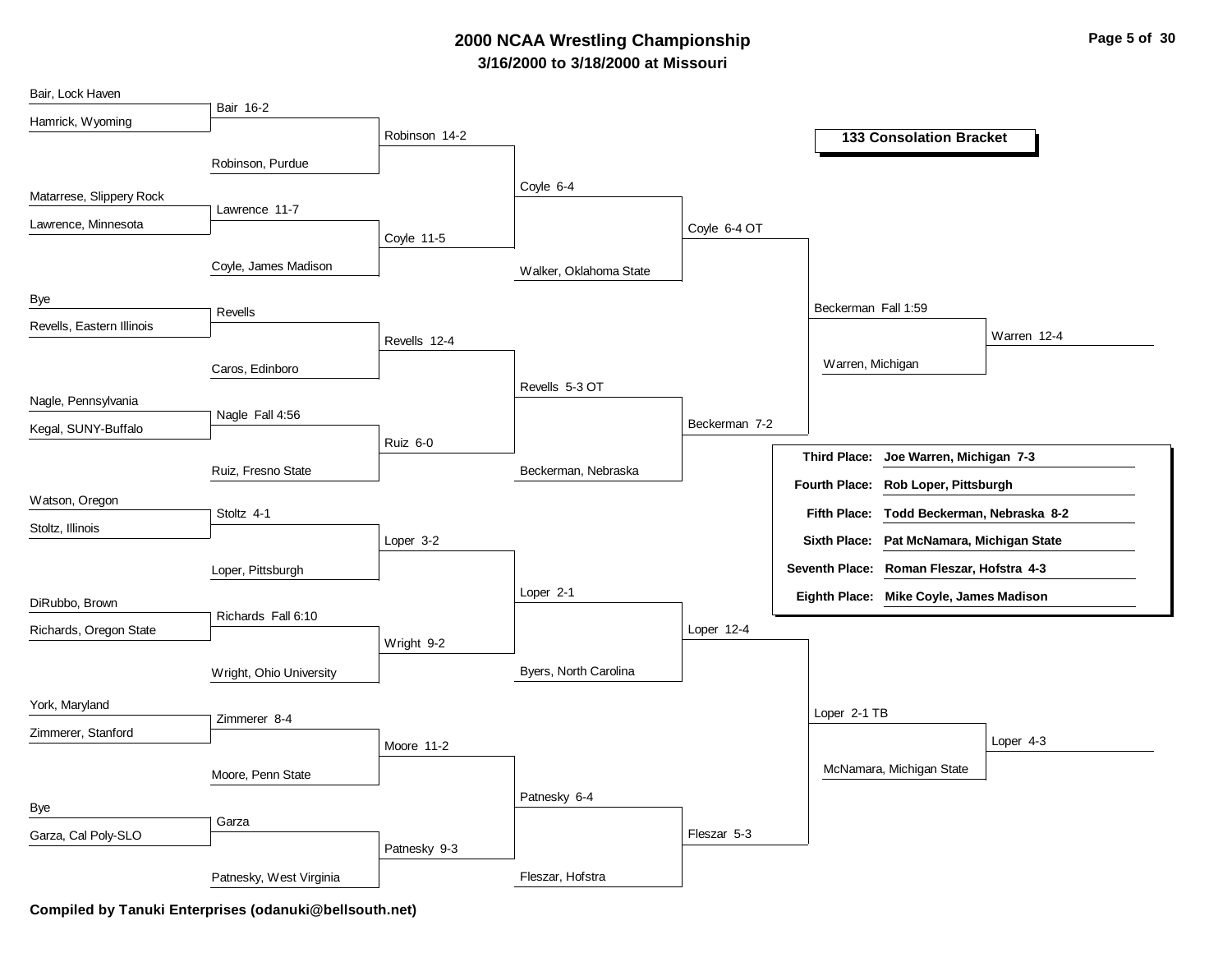**No Pigtails Bouts for 133 Weight Class**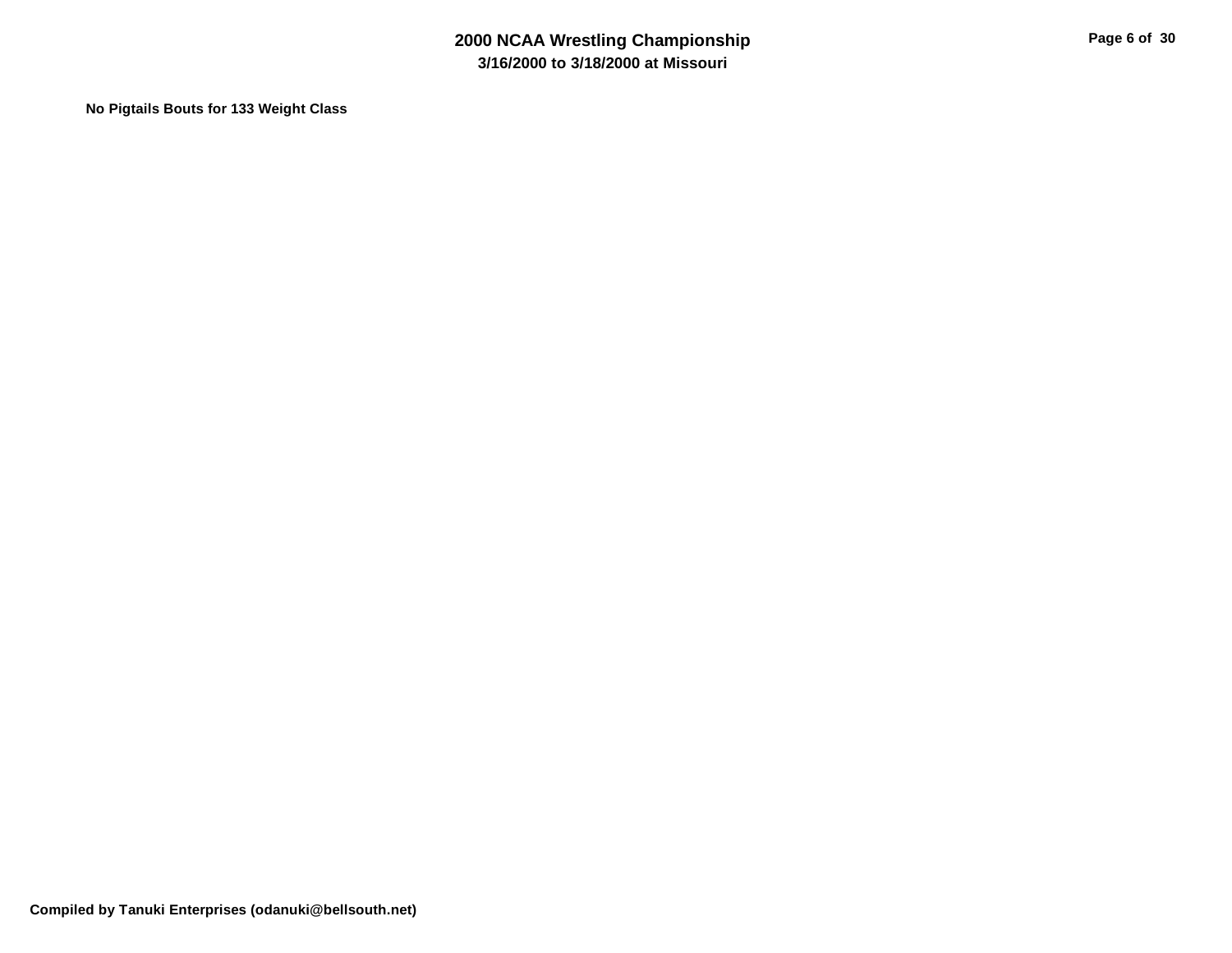# **3/16/2000 to 3/18/2000 at Missouri 2000 NCAA Wrestling Championship Page 7 of 30**

| Doug Schwab, Iowa [1]                     | Doug Schwab 18-7            |                           |                      |                       |
|-------------------------------------------|-----------------------------|---------------------------|----------------------|-----------------------|
| Gabe Vigil, Boise State                   |                             | Doug Schwab 13-3          |                      |                       |
| Mark Mansueto, Maryland                   | Grant Hoerr 10-2            |                           |                      | 141 Weight Class      |
| Grant Hoerr, Wisconsin                    |                             |                           |                      |                       |
| Sean Gray, Virginia Tech [9]              |                             |                           | Carl Perry 7-5       |                       |
| Jeremy Hart, Appalachian State            | Jeremy Hart 5-4             |                           |                      |                       |
| P.J. Bory, Virginia                       |                             | Carl Perry 9-7            |                      |                       |
| Carl Perry, Illinois [8]                  | Carl Perry TF 18-2, 6:46    |                           |                      |                       |
| Jamill Kelly, Oklahoma State [5]          |                             |                           |                      | Carl Perry 2-0        |
| Jody Giuricich, Pennsylvania              | Jamill Kelly 10-2           |                           |                      |                       |
| Jeremy Spates, Missouri                   | Jeremy Spates 8-5           | Jamill Kelly 7-4          |                      |                       |
| Nick Flach, Northern Iowa [12]            |                             |                           |                      |                       |
| Tom LeCuyer, Northern Illinois            |                             |                           | Mark Angle 3-2       |                       |
| David Douglas, Arizona State              | David Douglas 5-1           |                           |                      |                       |
| James Torres, Indiana                     |                             | Mark Angle 8-5            |                      |                       |
| Mark Angle, Clarion [4]                   | Mark Angle TF 15-0, 3:30    |                           |                      |                       |
| Scott Schatzman, Northwestern [3]         |                             |                           |                      | Carl Perry 5-3        |
| Matt Goldstein, Lehigh                    | Scott Schatzman 16-2        |                           |                      |                       |
| Blaise Mucci, Pittsburgh                  |                             | Scott Schatzman 8-2       |                      |                       |
| Aaron Holker, Brigham Young               | Aaron Holker 5-4            |                           |                      |                       |
| Sonny Marchette, Iowa State [11]          |                             |                           | Scott Schatzman 4-2  |                       |
| Dave Vollmer, James Madison               | Sonny Marchette 15-6        |                           |                      |                       |
| Ben New, Cornell                          |                             | Damion Logan Fall 0:42    |                      |                       |
| Damion Logan, Michigan [6]                | Damion Logan 11-7           |                           |                      |                       |
| Chris Marshall, Central Michigan [7]      |                             |                           |                      | Michael Lightner 12-4 |
| Shane Cunanan, Oregon State               | Chris Marshall 19-8         |                           |                      |                       |
| Ralph Lopez, Fresno State                 |                             | Chris Marshall 3-2        |                      |                       |
| Jason DeBruin, Hofstra [10]               | Jason DeBruin 4-2           |                           |                      |                       |
| Jonathon Archuleta, Cal State-Bakersfield |                             |                           | Michael Lightner 5-2 |                       |
| Donnie DeFilippis, George Mason           | Donnie DeFilippis Fall 3:24 |                           |                      |                       |
| Cory Ace, Edinboro                        |                             | Michael Lightner DFT 6:00 |                      |                       |
| Michael Lightner, Oklahoma [2]            | Michael Lightner 12-6       |                           |                      |                       |
|                                           |                             |                           |                      |                       |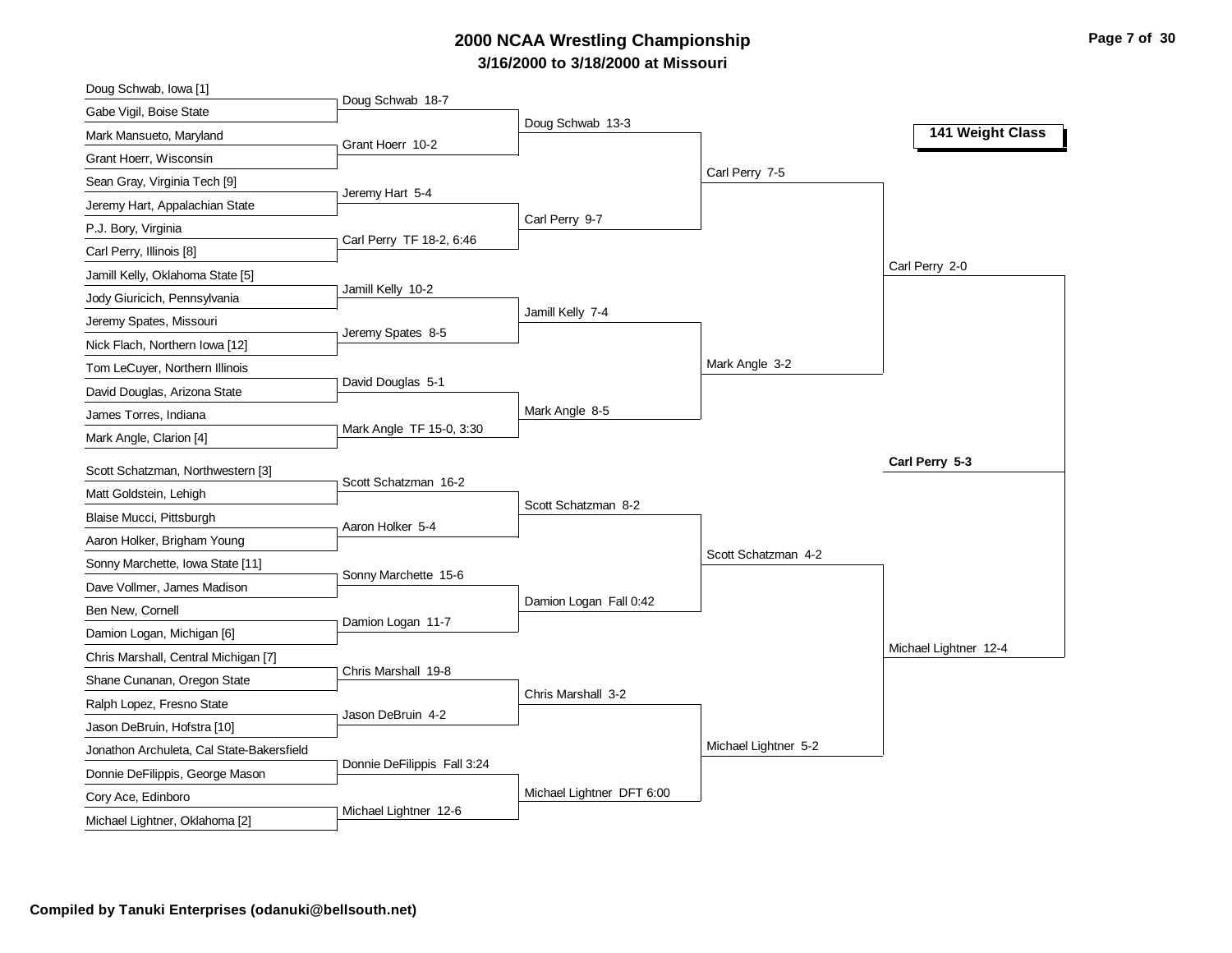# **3/16/2000 to 3/18/2000 at Missouri 2000 NCAA Wrestling Championship Page 8 of 30**

| Ace, Edinboro                    |                          |                         |                            |               |                      |                                                 |                                                 |
|----------------------------------|--------------------------|-------------------------|----------------------------|---------------|----------------------|-------------------------------------------------|-------------------------------------------------|
| Archuleta, Cal State-Bakersfield | Archuleta 4-3            |                         |                            |               |                      |                                                 |                                                 |
|                                  |                          | Archuleta 8-0           |                            |               |                      | <b>141 Consolation Bracket</b>                  |                                                 |
|                                  | Spates, Missouri         |                         |                            |               |                      |                                                 |                                                 |
|                                  |                          |                         | Douglas 5-4                |               |                      |                                                 |                                                 |
| Lopez, Fresno State              | Cunanan 6-4 OT           |                         |                            |               |                      |                                                 |                                                 |
| Cunanan, Oregon State            |                          | Douglas 13-1            |                            | Logan 6-2     |                      |                                                 |                                                 |
|                                  |                          |                         |                            |               |                      |                                                 |                                                 |
|                                  | Douglas, Arizona State   |                         | Logan, Michigan            |               |                      |                                                 |                                                 |
| Castillo, Michigan State         |                          |                         |                            |               | Logan Med FFT        |                                                 |                                                 |
| Vollmer, James Madison           | Castillo 14-3            |                         |                            |               |                      |                                                 |                                                 |
|                                  |                          | Castillo 7-3            |                            |               |                      |                                                 | Angle 8-6                                       |
|                                  | Hoerr, Wisconsin         |                         |                            |               | Angle, Clarion       |                                                 |                                                 |
| Mucci, Pittsburgh                |                          |                         | Castillo 7-6               |               |                      |                                                 |                                                 |
|                                  | Mucci 7-6 OT             |                         |                            | Marshall 12-3 |                      |                                                 |                                                 |
| Goldstein, Lehigh                |                          | Hart Fall 5:51          |                            |               |                      |                                                 |                                                 |
|                                  | Hart, Appalachian State  |                         | Marshall, Central Michigan |               | <b>Third Place:</b>  | Doug Schwab, Iowa DFT 2:06                      |                                                 |
|                                  |                          |                         |                            |               | <b>Fourth Place:</b> | <b>Mark Angle, Clarion</b>                      |                                                 |
| Torres, Indiana                  | LeCuyer Fall 3:54        |                         |                            |               |                      |                                                 | Fifth Place: Scott Schatzman, Northwestern 17-4 |
| LeCuyer, Northern Illinois       |                          | LeCuyer 11-4            |                            |               | <b>Sixth Place:</b>  | Damion Logan, Michigan                          |                                                 |
|                                  |                          |                         |                            |               |                      |                                                 |                                                 |
|                                  | DeBruin, Hofstra         |                         |                            |               |                      | Seventh Place: Sean Gray, Virginia Tech Med FFT |                                                 |
| Flach, Northern Iowa             |                          |                         | DeFilippis 15-4            |               |                      | Eighth Place: Chris Marshall, Central Michigan  |                                                 |
| Giuricich, Pennsylvania          | Flach 7-2                |                         |                            | Schwab 19-6   |                      |                                                 |                                                 |
|                                  |                          | DeFilippis TF 19-3, 5:3 |                            |               |                      |                                                 |                                                 |
|                                  | DeFilippis, George Mason |                         | Schwab, Iowa               |               |                      |                                                 |                                                 |
| Bory, Virginia                   |                          |                         |                            |               |                      |                                                 |                                                 |
|                                  | Gray 10-0                |                         |                            |               | Schwab Fall 4:18     |                                                 |                                                 |
| Gray, Virginia Tech              |                          | Gray 13-8               |                            |               |                      |                                                 | Schwab 5-4                                      |
|                                  | Holker, Brigham Young    |                         |                            |               |                      | Schatzman, Northwestern                         |                                                 |
|                                  |                          |                         | Gray 6-5                   |               |                      |                                                 |                                                 |
| Mansueto, Maryland               | Vigil 7-3                |                         |                            |               |                      |                                                 |                                                 |
| Vigil, Boise State               |                          |                         |                            | Gray 4-3      |                      |                                                 |                                                 |
|                                  |                          | Marchette 1-1 TB        |                            |               |                      |                                                 |                                                 |
|                                  | Marchette, Iowa State    |                         | Kelly, Oklahoma State      |               |                      |                                                 |                                                 |

**Compiled by Tanuki Enterprises (odanuki@bellsouth.net)**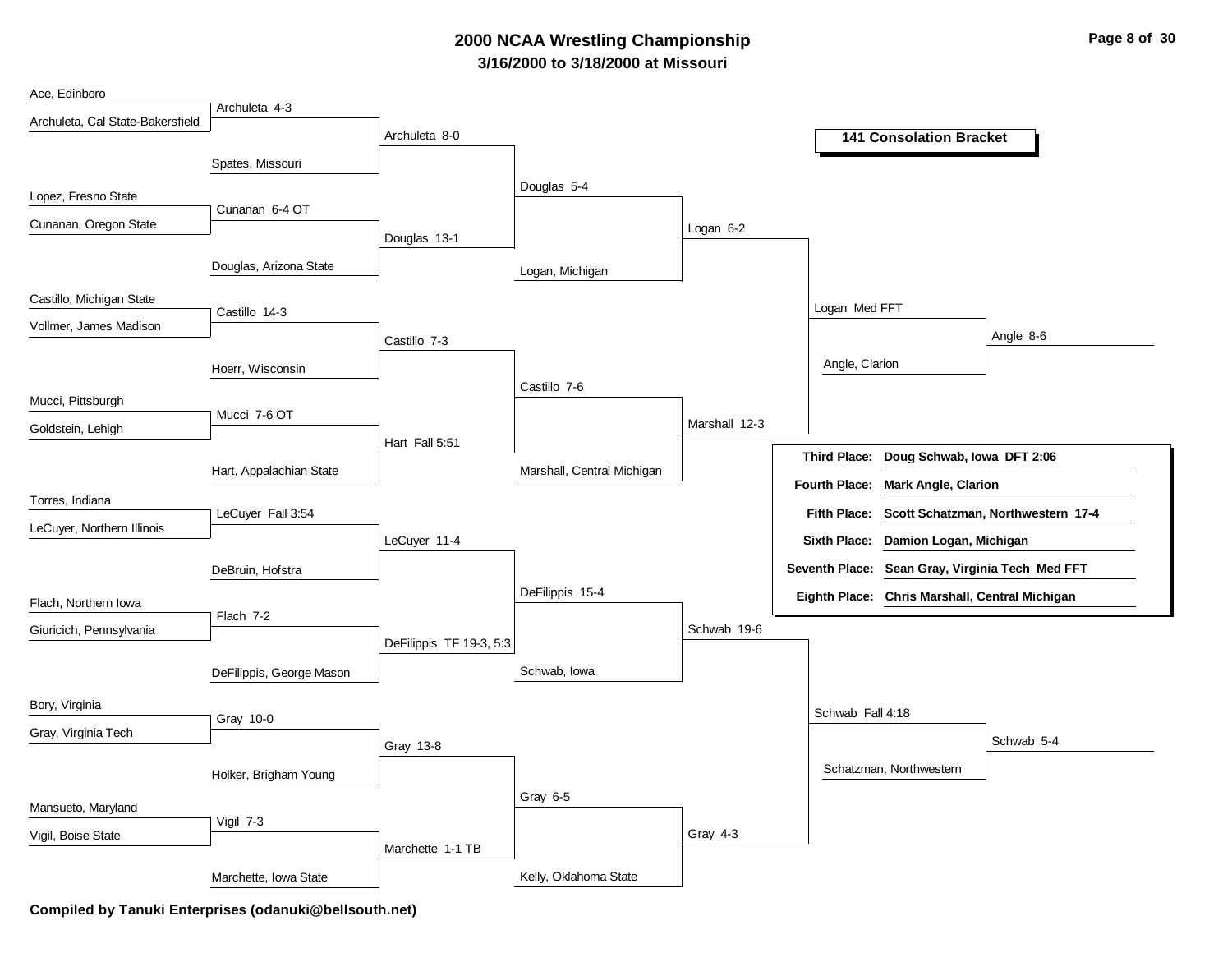# **3/16/2000 to 3/18/2000 at Missouri 2000 NCAA Wrestling Championship Page 9 of 30**

#### **Championship Pigtail Bouts for 141**

| Jamill Kelly, Oklahoma State              |                         |  |
|-------------------------------------------|-------------------------|--|
| Mike Castillo, Michigan State             | Kelly 3-1               |  |
| Jonathon Archuleta, Cal State-Bakersfield |                         |  |
| Bryan McDermott, Duquesne                 | Archuleta TF 15-0, 5:09 |  |
| Jason DeBruin, Hofstra                    |                         |  |
| Joe Herron, North Carolina-Greensboro     | DeBruin 15-1            |  |
| <b>Consolation Pigtail Bouts for 141</b>  |                         |  |
|                                           |                         |  |
| Mark Mansueto, Maryland                   |                         |  |
| Bryan McDermott, Duquesne                 | Mansueto 9-2            |  |
| Mike Castillo, Michigan State             |                         |  |
| Ben New, Cornell                          | Castillo 11-4           |  |
| Sean Gray, Virginia Tech                  | Gray 12-3               |  |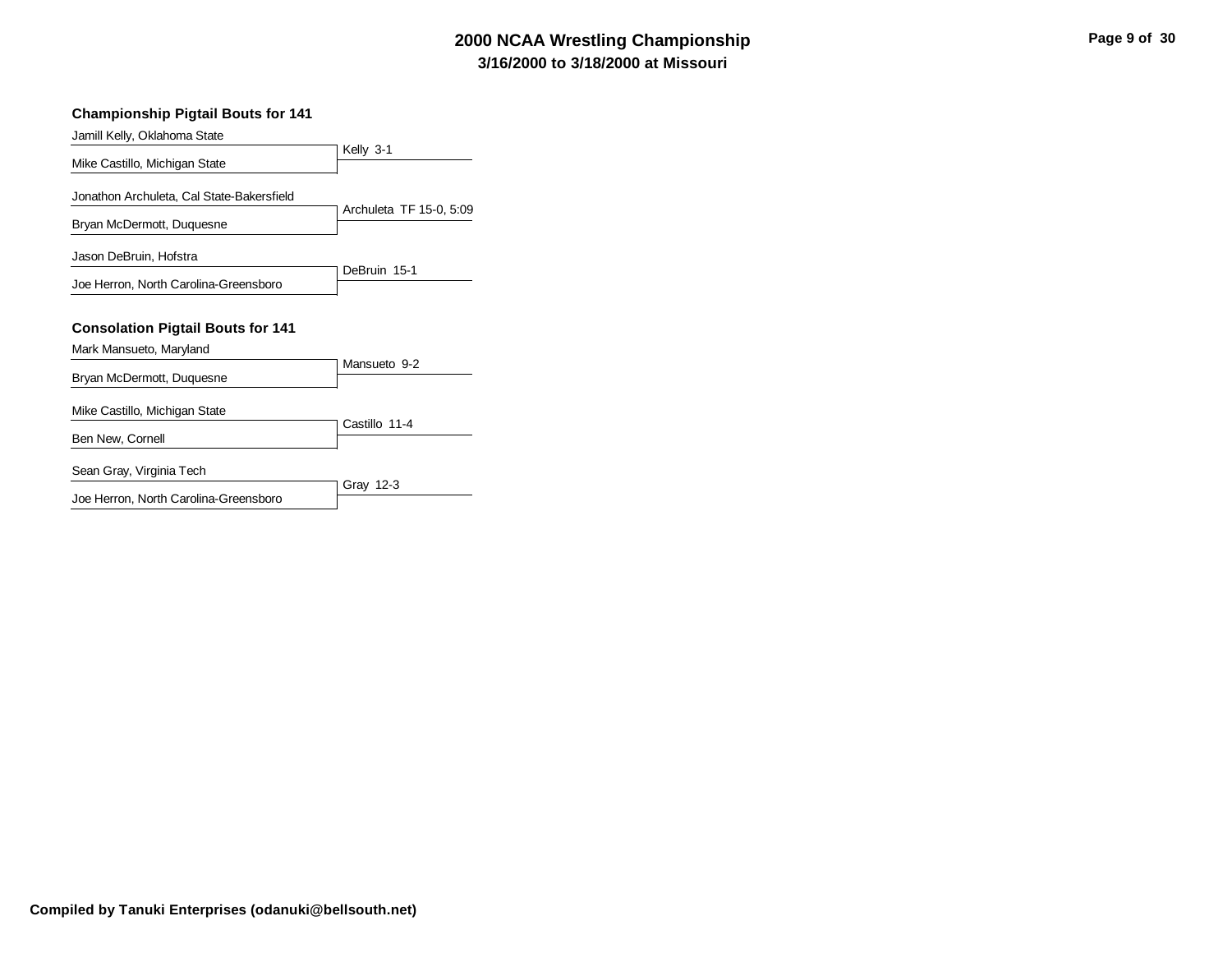# **3/16/2000 to 3/18/2000 at Missouri 2000 NCAA Wrestling Championship Page 10 of 30**

| Tony Davis, Northern Iowa [1]                     |                               |                     |                     |                    |
|---------------------------------------------------|-------------------------------|---------------------|---------------------|--------------------|
| Max Odom, Harvard                                 | Tony Davis Fall 6:46          |                     |                     |                    |
| Jon Gough, Pennsylvania                           | Brian Roskovich 2-0           | Tony Davis 12-2     |                     | 149 Weight Class   |
| Brian Roskovich, Ohio State                       |                               |                     |                     |                    |
| George Carter, Bloomsburg [9]                     |                               |                     | Tony Davis 8-4      |                    |
| Derek Jenkins, Rider                              | George Carter 9-5             |                     |                     |                    |
| Jeremy Hardman, Central Michigan                  |                               | Quinn Foster 13-6   |                     |                    |
| Quinn Foster, Arizona State [8]                   | Quinn Foster 8-5              |                     |                     |                    |
| Dave Esposito, Lehigh [5]                         |                               |                     |                     | Tony Davis 9-4     |
| Justin Giovinco, Pittsburgh                       | Dave Esposito 10-3            |                     |                     |                    |
| Stan Spoor, Clarion                               |                               | Dave Esposito 9-4   |                     |                    |
| Jared Frayer, Oklahoma [12]                       | Jared Frayer 6-1              |                     |                     |                    |
| Tommy Davis, North Carolina State                 |                               |                     | Jared Lawrence 10-6 |                    |
| Tim Myers, Indiana                                | Tim Myers 6-3                 |                     |                     |                    |
| John Pozniak, Virginia                            |                               | Jared Lawrence 11-3 |                     |                    |
| Jared Lawrence, Minnesota [4]                     | Jared Lawrence TF 27-10, 7:00 |                     |                     |                    |
| Reggie Wright, Oklahoma State [3]                 |                               |                     |                     | Tony Davis 5-1 OT  |
| Eric Arbogast, Portland State                     | Reggie Wright Fall 0:27       |                     |                     |                    |
| Malik Elliott, Boston University                  |                               | Reggie Wright 20-7  |                     |                    |
| Cairo Moorman, Coppin State                       | Malik Elliott Fall 3:51       |                     |                     |                    |
| Joe Henson, Nebraska [11]                         |                               |                     | Eric Schmiesing 9-5 |                    |
| Karl Nadolsky, Michigan State                     | Joe Henson 6-1                |                     |                     |                    |
| Jason Lawrence, Eastern Illinois                  |                               | Eric Schmiesing 9-3 |                     |                    |
| Eric Schmiesing, Hofstra [6]                      | Eric Schmiesing Fall 2:50     |                     |                     |                    |
| Mike Zadick, Iowa [7]                             |                               |                     |                     | Adam Tirapelle 3-2 |
| Melvin Saunders, North Carolina-Greensboro        | Mike Zadick 8-6               |                     |                     |                    |
| Billy Smith, West Virginia                        |                               | Mike Zadick 3-1 OT  |                     |                    |
| Bill Maldonado, Iowa State [10]                   | Bill Maldonado 9-7            |                     |                     |                    |
| Mike Kulczycki, Michigan                          |                               |                     | Adam Tirapelle 3-1  |                    |
|                                                   |                               |                     |                     |                    |
|                                                   | Mike Kulczycki 13-4           |                     |                     |                    |
| Jay McGuffin, Boise State<br>Jeff Urban, Missouri |                               | Adam Tirapelle 6-3  |                     |                    |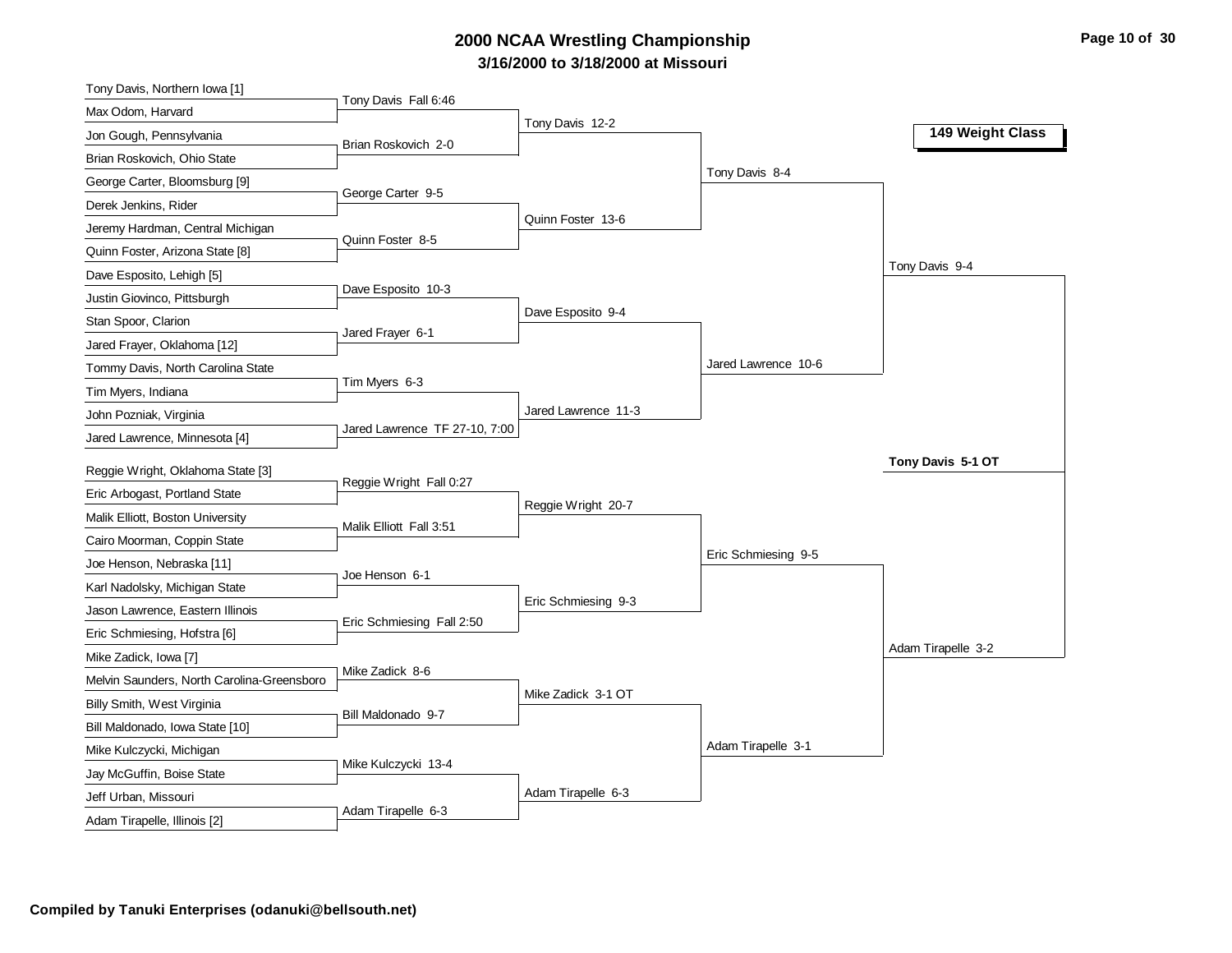# **3/16/2000 to 3/18/2000 at Missouri 2000 NCAA Wrestling Championship Page 11 of 30**

| Urban, Missouri                 |                            |                    |                        |                 |                                                       |
|---------------------------------|----------------------------|--------------------|------------------------|-----------------|-------------------------------------------------------|
| McGuffin, Boise State           | Urban 10-2                 |                    |                        |                 |                                                       |
|                                 |                            | Frayer 9-1         |                        |                 | <b>149 Consolation Bracket</b>                        |
|                                 | Frayer, Oklahoma           |                    |                        |                 |                                                       |
|                                 |                            |                    | Frayer 10-6            |                 |                                                       |
| Smith, West Virginia            | Saunders 5-4               |                    |                        |                 |                                                       |
| Saunders, North Carolina-Greens |                            |                    |                        | Wright 7-1      |                                                       |
|                                 |                            | Saunders 3-2       |                        |                 |                                                       |
|                                 | Myers, Indiana             |                    | Wright, Oklahoma State |                 |                                                       |
| Lawrence, Eastern Illinois      |                            |                    |                        |                 |                                                       |
|                                 | Nadolsky 7-4               |                    |                        |                 | Wright 6-2                                            |
| Nadolsky, Michigan State        |                            | Nadolsky 9-3       |                        |                 | Wright 13-12                                          |
|                                 |                            |                    |                        |                 | Lawrence, Minnesota                                   |
|                                 | Roskovich, Ohio State      |                    | Nadolsky 7-5 OT        |                 |                                                       |
| Moorman, Coppin State           |                            |                    |                        |                 |                                                       |
| Arbogast, Portland State        | Moorman 10-8               |                    |                        | Zadick DFT 5:33 |                                                       |
|                                 |                            | Carter Fall 2:48   |                        |                 |                                                       |
|                                 | Carter, Bloomsburg         |                    | Zadick, Iowa           |                 | Third Place: Dave Esposito, Lehigh 11-6               |
|                                 |                            |                    |                        |                 | <b>Fourth Place:</b><br>Reggie Wright, Oklahoma State |
| Pozniak, Virginia               | Davis 4-2                  |                    |                        |                 | Fifth Place: Eric Schmiesing, Hofstra 9-4             |
| Davis, North Carolina State     |                            | Maldonado 3-1      |                        |                 | <b>Sixth Place:</b><br>Jared Lawrence, Minnesota      |
|                                 |                            |                    |                        |                 |                                                       |
|                                 | Maldonado, Iowa State      |                    |                        |                 | Seventh Place: Mike Zadick, Iowa 7-5 OT               |
| Spoor, Clarion                  |                            |                    | Maldonado 4-2          |                 | Eighth Place: Quinn Foster, Arizona State             |
| Giovinco, Pittsburgh            | Giovinco 8-0               |                    |                        | Foster 10-5     |                                                       |
|                                 |                            | Giovinco Fall 0:26 |                        |                 |                                                       |
|                                 | Kulczycki, Michigan        |                    | Foster, Arizona State  |                 |                                                       |
|                                 |                            |                    |                        |                 |                                                       |
| Hardman, Central Michigan       | Jenkins 10-5               |                    |                        |                 | Esposito Fall 4:23                                    |
| Jenkins, Rider                  |                            | Elliott 3-2        |                        |                 | Esposito Fall 0:34                                    |
|                                 |                            |                    |                        |                 |                                                       |
|                                 | Elliott, Boston University |                    |                        |                 | Schmiesing, Hofstra                                   |
| Gough, Pennsylvania             |                            |                    | Henson 7-6             |                 |                                                       |
|                                 | Odom 6-4                   |                    |                        | Esposito 4-1    |                                                       |
| Odom, Harvard                   |                            | Henson 12-4        |                        |                 |                                                       |
|                                 | Henson, Nebraska           |                    | Esposito, Lehigh       |                 |                                                       |
|                                 |                            |                    |                        |                 |                                                       |

**Compiled by Tanuki Enterprises (odanuki@bellsouth.net)**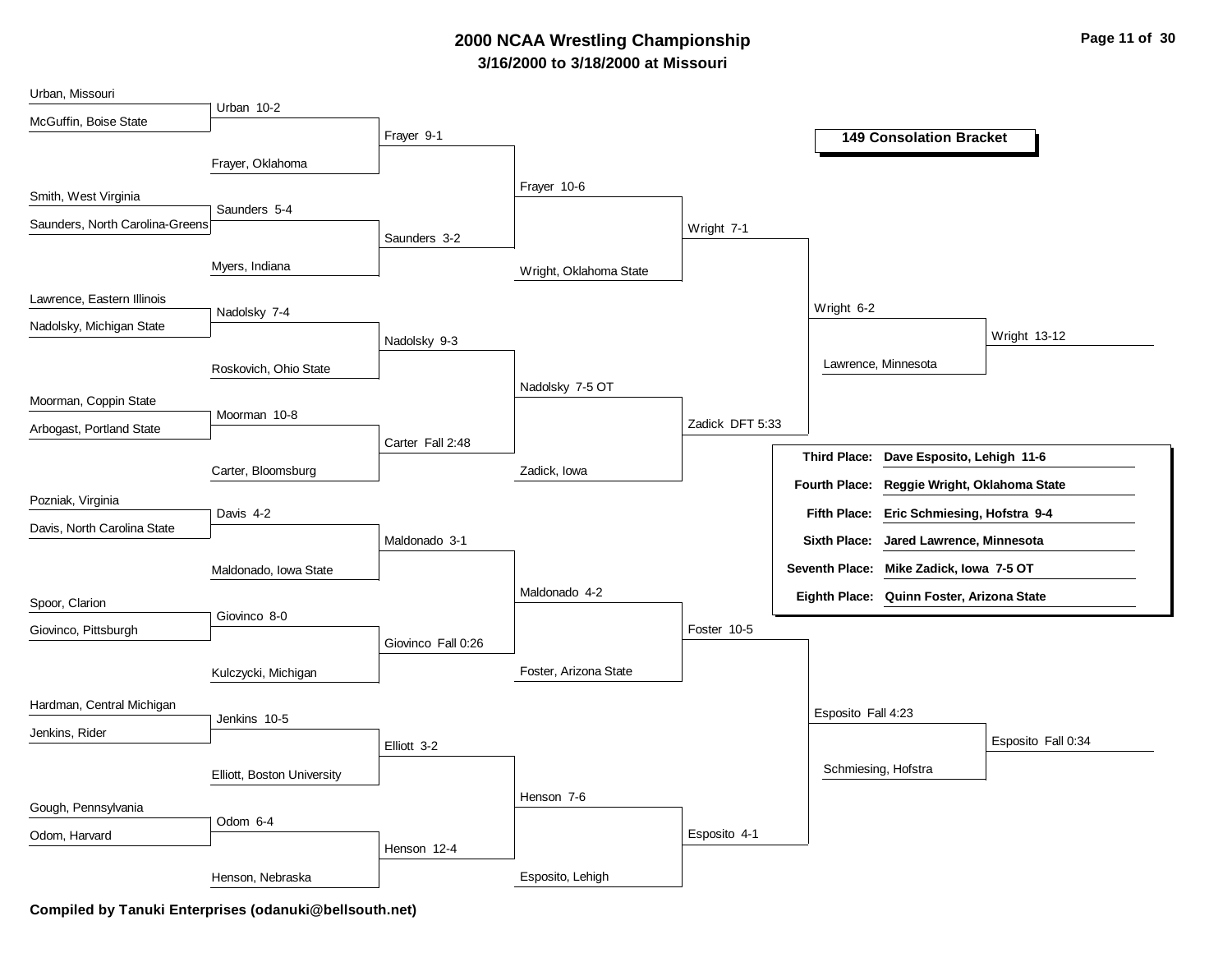# **3/16/2000 to 3/18/2000 at Missouri 2000 NCAA Wrestling Championship Page 12 of 30**

#### **Championship Pigtail Bouts for 149**

| Adam Tirapelle, Illinois                 |                     |
|------------------------------------------|---------------------|
|                                          | Tirapelle Fall 1:58 |
| Joey Calavitta, Cal State-Fullerton      |                     |
| Max Odom. Harvard                        |                     |
|                                          | Odom Fall 2:59      |
| Dennis Whitby, Old Dominion              |                     |
|                                          |                     |
| <b>Consolation Pigtail Bouts for 149</b> |                     |
| Jeff Urban, Missouri                     |                     |
|                                          | Urban Fall 2:01     |
| Dennis Whitby, Old Dominion              |                     |
| Max Odom, Harvard                        | Odom $5-4$          |

Joey Calavitta, Cal State-Fullerton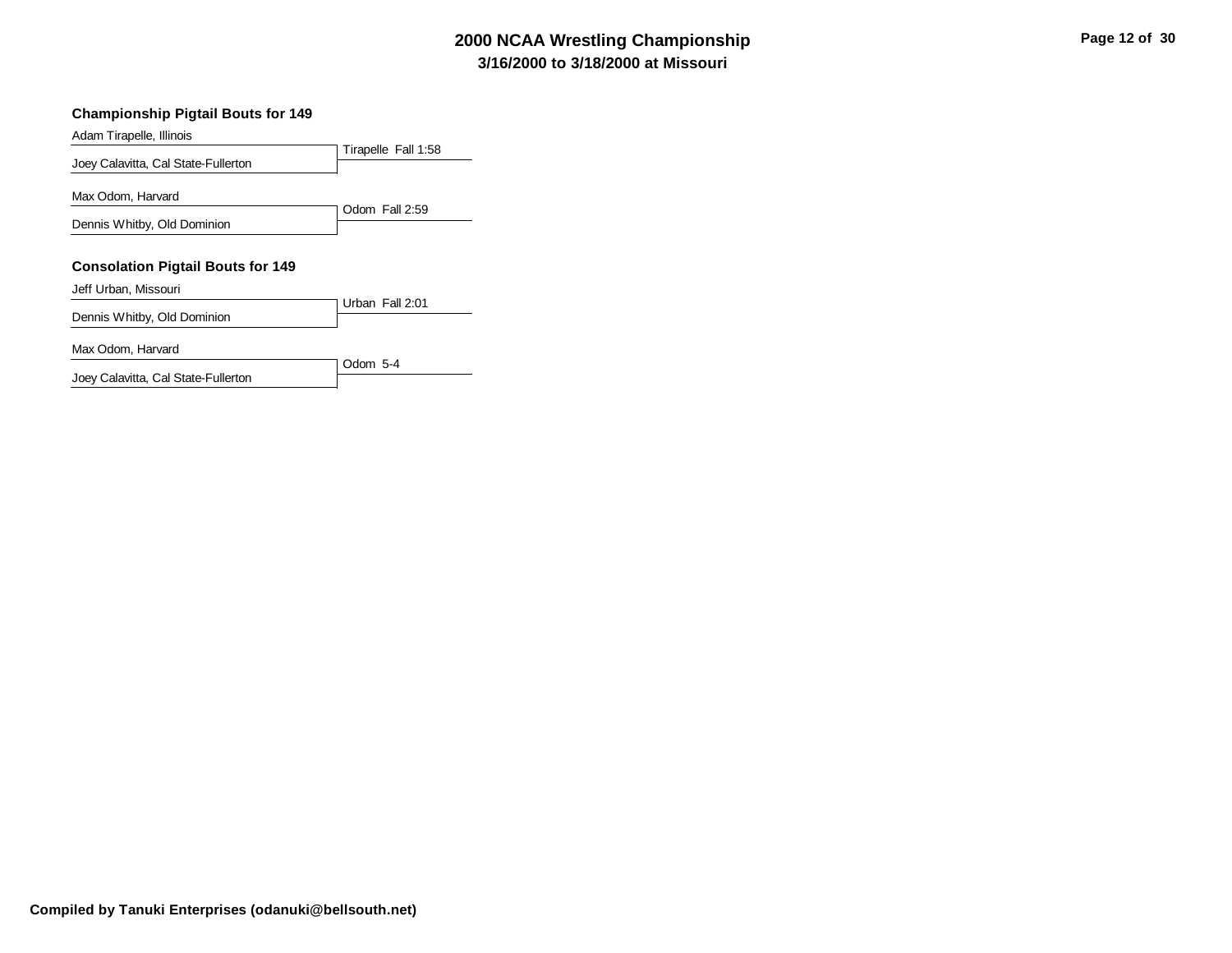# **3/16/2000 to 3/18/2000 at Missouri 2000 NCAA Wrestling Championship Page 13 of 30**

| T.J. Williams, Iowa [1]                                          |                           |                        |                    |                         |
|------------------------------------------------------------------|---------------------------|------------------------|--------------------|-------------------------|
| Scott Garren, North Carolina State                               | T.J. Williams 16-4        |                        |                    |                         |
| Warren McPherson, Stanford                                       | Warren McPherson 8-3      | T.J. Williams 13-5     |                    | 157 Weight Class        |
| Doug Cieleski, Slippery Rock                                     |                           |                        |                    |                         |
| Ed Hockenberry, Bloomsburg [9]                                   |                           |                        | T.J. Williams 10-2 |                         |
| Rob Booth, Maryland                                              | Ed Hockenberry 12-4       |                        |                    |                         |
| Anthony Ralph, Kent State                                        |                           | Luke Becker 7-6 TB     |                    |                         |
| Luke Becker, Minnesota [8]                                       | Luke Becker TF 20-2, 7:00 |                        |                    |                         |
| Larry Quisel, Boise State [5]                                    |                           |                        |                    | Larry Quisel 3-1 OT     |
| Neil Posmer, Marquette                                           | Larry Quisel Fall 2:03    |                        |                    |                         |
| Griff Powell, Illinois                                           |                           | Larry Quisel Fall 2:30 |                    |                         |
| Joe Carr, West Virginia [12]                                     | Joe Carr 3-1 TB           |                        |                    |                         |
| Mike Ziska, Pittsburgh                                           |                           |                        | Larry Quisel 5-2   |                         |
| Shane Roller, Oklahoma State                                     | Mike Ziska 3-2            |                        |                    |                         |
| Bill Boeh, Duquesne                                              |                           | Mike Ziska 2-1 TB      |                    |                         |
| David Kjeldgaard, Oklahoma [4]                                   | David Kjeldgaard 8-0      |                        |                    |                         |
|                                                                  |                           |                        |                    | <b>Brett Matter 4-2</b> |
|                                                                  |                           |                        |                    |                         |
| Bryan Snyder, Nebraska [3]                                       | Shaun Shapert 5-4         |                        |                    |                         |
| Shaun Shapert, Edinboro                                          |                           | Shaun Shapert 5-4      |                    |                         |
| Ray Stofko, Drexel                                               | Leo Urbinelli 10-5        |                        |                    |                         |
| Leo Urbinelli, Cornell                                           |                           |                        | Corey Wallman 4-0  |                         |
| Corey Wallman, Wisconsin [11]                                    | Corey Wallman 3-2         |                        |                    |                         |
| Eugene Harris, Oregon                                            |                           | Corey Wallman 6-2      |                    |                         |
| Rocky Smart, Brigham Young                                       | Dennis Papadatos 5-3 OT   |                        |                    |                         |
| Dennis Papadatos, Hofstra                                        |                           |                        |                    | Brett Matter 3-2        |
| Cole Sanderson, Iowa State [7]                                   | Cole Sanderson 7-4        |                        |                    |                         |
| Nate Wachter, Penn State                                         |                           | Cole Sanderson 8-6     |                    |                         |
| Scott Frohardt, Air Force                                        | Gray Maynard Fall 1:59    |                        |                    |                         |
| Gray Maynard, Michigan State [10]                                |                           |                        |                    |                         |
| Nathan Vasquez, Cal State-Bakersfield                            |                           |                        | Brett Matter 9-3   |                         |
| Tim Cornish, Fresno State                                        | Nathan Vasquez 6-2        |                        |                    |                         |
| P.J. Boccia, Appalachian State<br>Brett Matter, Pennsylvania [2] | Brett Matter 9-1          | Brett Matter 8-1       |                    |                         |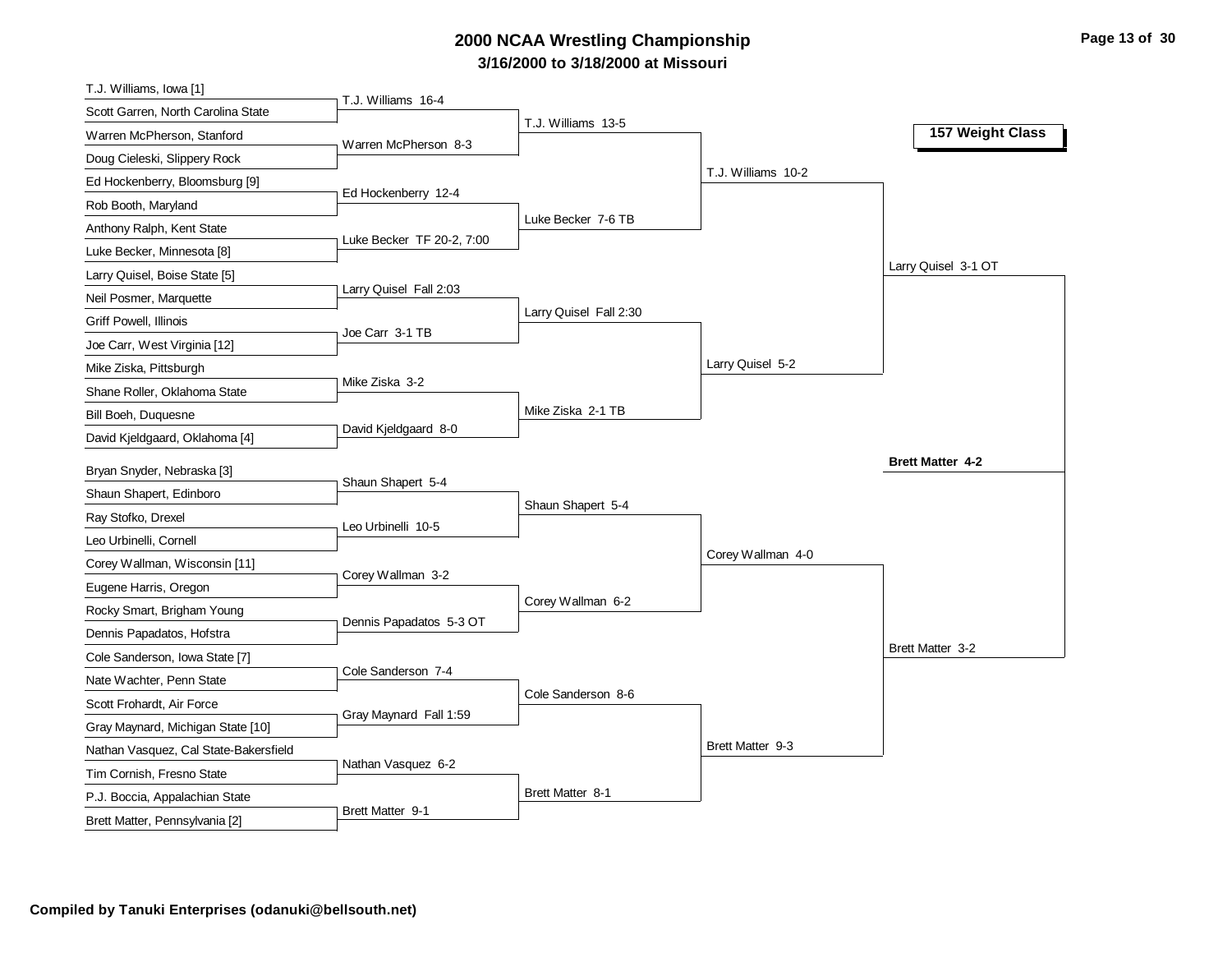# **3/16/2000 to 3/18/2000 at Missouri 2000 NCAA Wrestling Championship Page 14 of 30**

| Boccia, Appalachian State    |                               |                   |                       |               |                    |                                               |                |
|------------------------------|-------------------------------|-------------------|-----------------------|---------------|--------------------|-----------------------------------------------|----------------|
| Cornish, Fresno State        | Cornish 6-2                   |                   |                       |               |                    |                                               |                |
|                              |                               | Cornish 6-5       |                       |               |                    | <b>157 Consolation Bracket</b>                |                |
|                              | Carr, West Virginia           |                   |                       |               |                    |                                               |                |
|                              |                               |                   | Cornish 9-6           |               |                    |                                               |                |
| Frohardt, Air Force          | Frohardt 4-1                  |                   |                       |               |                    |                                               |                |
| Wachter, Penn State          |                               | Kjeldgaard 6-3    |                       | Shapert 5-4   |                    |                                               |                |
|                              | Kjeldgaard, Oklahoma          |                   | Shapert, Edinboro     |               |                    |                                               |                |
| Smart, Brigham Young         | Smart 7-4                     |                   |                       |               | Snyder 7-2         |                                               |                |
| Harris, Oregon               |                               | McPherson 5-2     |                       |               |                    |                                               | Williams 7-5   |
|                              | McPherson, Stanford           |                   |                       |               | Williams, Iowa     |                                               |                |
|                              |                               |                   | Snyder 3-2            |               |                    |                                               |                |
| Stofko, Drexel               | Snyder 10-3                   |                   |                       |               |                    |                                               |                |
| Snyder, Nebraska             |                               |                   |                       | Snyder 10-3   |                    |                                               |                |
|                              |                               | Snyder 10-6       |                       |               |                    | Third Place: T.J. Williams, Iowa 7-4          |                |
|                              | Hockenberry, Bloomsburg       |                   | Sanderson, Iowa State |               |                    | Fourth Place: Corey Wallman, Wisconsin        |                |
| Boeh, Duquesne               | Roller 5-2                    |                   |                       |               |                    | Fifth Place: Bryan Snyder, Nebraska 6-2       |                |
| Roller, Oklahoma State       |                               | Roller Fall 2:15  |                       |               |                    | Sixth Place: Luke Becker, Minnesota           |                |
|                              |                               |                   |                       |               |                    |                                               |                |
|                              | Maynard, Michigan State       |                   |                       |               |                    | Seventh Place: Shaun Shapert, Edinboro 3-1 OT |                |
| Powell, Illinois             |                               |                   | Powell 10-6           |               |                    | Eighth Place: Mike Ziska, Pittsburgh          |                |
| Jorgensen, Oregon State      | Powell 6-3                    |                   |                       | Becker 4-2 OT |                    |                                               |                |
|                              |                               | Powell 4-1        |                       |               |                    |                                               |                |
|                              | Vasquez, Cal State-Bakersfiel |                   | Becker, Minnesota     |               |                    |                                               |                |
| Ralph, Kent State            |                               |                   |                       |               | Becker 4-2         |                                               |                |
| Booth, Maryland              | Ralph 12-5                    |                   |                       |               |                    |                                               |                |
|                              |                               | Urbinelli 6-3     |                       |               |                    |                                               | Wallman 3-1 TB |
|                              | Urbinelli, Cornell            |                   |                       |               | Wallman, Wisconsin |                                               |                |
| Cieleski, Slippery Rock      |                               |                   | Urbinelli 6-1         |               |                    |                                               |                |
| Garren, North Carolina State | Garren 3-2                    |                   |                       | Ziska 8-6 OT  |                    |                                               |                |
|                              |                               | Papadatos 10-8 OT |                       |               |                    |                                               |                |
|                              | Papadatos, Hofstra            |                   | Ziska, Pittsburgh     |               |                    |                                               |                |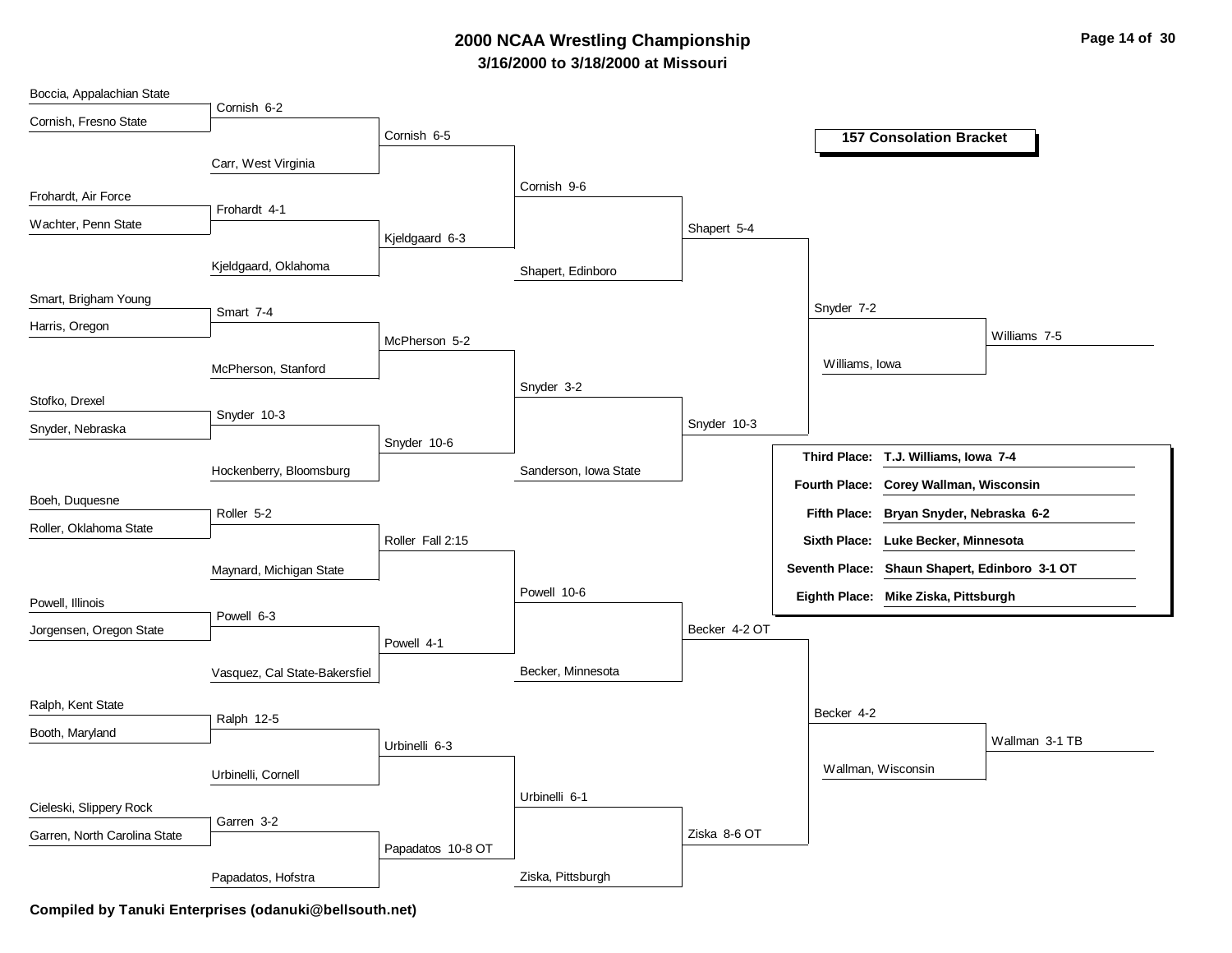# **3/16/2000 to 3/18/2000 at Missouri 2000 NCAA Wrestling Championship**

| Page 15 of 30 |  |  |  |
|---------------|--|--|--|
|---------------|--|--|--|

| <b>Championship Pigtail Bouts for 157</b> |                         |
|-------------------------------------------|-------------------------|
| David Kjeldgaard, Oklahoma                |                         |
| Kevin Stanley, Indiana                    | Kjeldgaard 15-5         |
| Dennis Papadatos, Hofstra                 |                         |
| Eric Jorgensen, Oregon State              | Papadatos 8-6 OT        |
| Griff Powell, Illinois                    | Powell 14-5             |
| Billy Greene, Campbell                    |                         |
| <b>Consolation Pigtail Bouts for 157</b>  |                         |
| Eric Jorgensen, Oregon State              | Jorgensen TF 17-1, 4:12 |
| Neil Posmer, Marquette                    |                         |
| Bryan Snyder, Nebraska                    |                         |
| Kevin Stanley, Indiana                    | Snyder 4-3 TB           |
| Eugene Harris, Oregon                     | Harris Fall 4:56        |
| Billy Greene, Campbell                    |                         |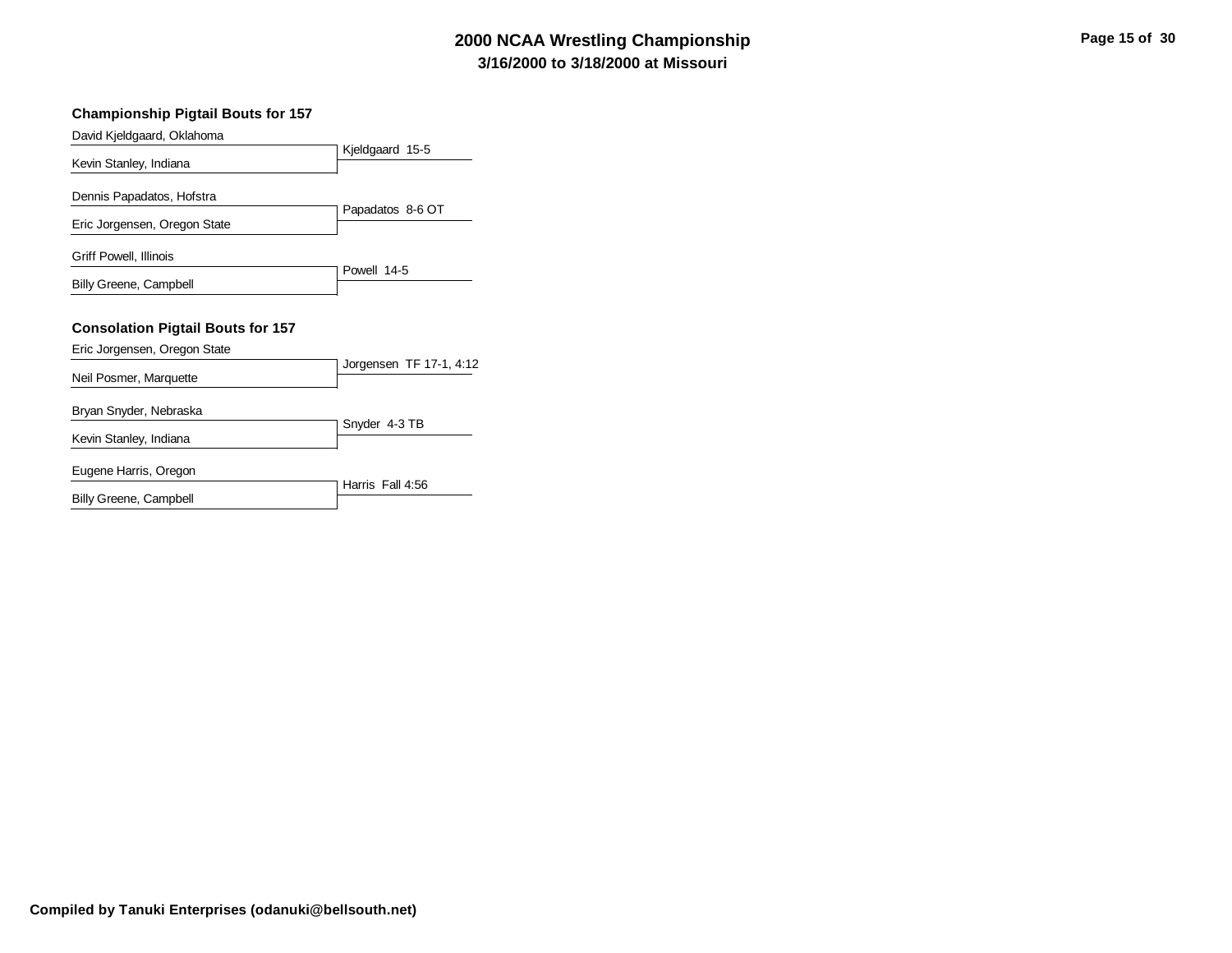# **3/16/2000 to 3/18/2000 at Missouri 2000 NCAA Wrestling Championship Page 16 of 30**

| Joe Heskett, Iowa State [1]                                      | Joe Heskett Fall 2:07     |                       |                         |                      |
|------------------------------------------------------------------|---------------------------|-----------------------|-------------------------|----------------------|
| Ephraim Walker, Howard                                           |                           | Joe Heskett 5-2       |                         |                      |
| Mike Pierce, Portland State                                      | Bill Zeman 4-2            |                       |                         | 165 Weight Class     |
| Bill Zeman, Illinois                                             |                           |                       |                         |                      |
| Brad Pike, Minnesota [9]                                         |                           |                       | Joe Heskett Fall 5:50   |                      |
| Nick Nemeth, Kent State                                          | Brad Pike 9-4             |                       |                         |                      |
| Jeff Rusak, Old Dominion                                         |                           | Brad Pike 2-1 TB      |                         |                      |
| Robbie Waller, Oklahoma [8]                                      | Robbie Waller 7-4         |                       |                         |                      |
| Ty Wilcox, Oklahoma State [5]                                    |                           |                       |                         | Joe Heskett 11-4     |
| Denis Alampiev, American                                         | Ty Wilcox 14-2            |                       |                         |                      |
| Greg DeGrand, Michigan State                                     | Chris Martin 8-1          | Chris Martin 4-3      |                         |                      |
| Chris Martin, Virginia Tech [12]                                 |                           |                       |                         |                      |
| Matt Anderson, Iowa                                              |                           |                       | Chris Martin 5-4        |                      |
| Matt Erwin, Virginia Military                                    | Matt Erwin 4-0            |                       |                         |                      |
| Carl Fronhofer, Pittsburgh                                       |                           | Kirk White 3-2        |                         |                      |
| Kirk White, Boise State [4]                                      | Kirk White 4-2            |                       |                         |                      |
| Steven Blackford, Arizona State [3]                              |                           |                       |                         | Don Pritzlaff 4-2 OT |
| Yanni Diamond, Edinboro                                          | Steven Blackford 7-1      |                       |                         |                      |
| Peter Rogers, Ohio State                                         |                           | Steven Blackford 11-0 |                         |                      |
| Vernon Cannon, Central Michigan                                  | Vernon Cannon 5-4         |                       |                         |                      |
| Rangi Smart, Brigham Young [11]                                  |                           |                       | Steven Blackford 8-3 OT |                      |
| Hunter Guenot, Bloomsburg                                        | Rangi Smart 6-2           |                       |                         |                      |
| Noel Thompson, Hofstra                                           |                           | Joey Killar 3-1 OT    |                         |                      |
| Joey Killar, Harvard [6]                                         | Joey Killar 4-2           |                       |                         |                      |
| Travis Doto, Lehigh [7]                                          |                           |                       |                         | Don Pritzlaff 4-2 OT |
| Peter Butville, Marquette                                        | Travis Doto TF 16-0, 5:36 |                       |                         |                      |
|                                                                  |                           |                       |                         |                      |
|                                                                  |                           | Travis Doto 7-0       |                         |                      |
| Nate Lawrenz, Northern Iowa                                      | Heath Eslinger 4-2        |                       |                         |                      |
| Heath Eslinger, Tennessee-Chattanooga [10]                       |                           |                       | Don Pritzlaff 12-7      |                      |
| Joel Dramis, North Carolina State                                | Joel Dramis 6-2           |                       |                         |                      |
| Seth Cameron, James Madison                                      |                           | Don Pritzlaff 15-5    |                         |                      |
| Ian Nelms, Cal State-Bakersfield<br>Don Pritzlaff, Wisconsin [2] | Don Pritzlaff 19-7        |                       |                         |                      |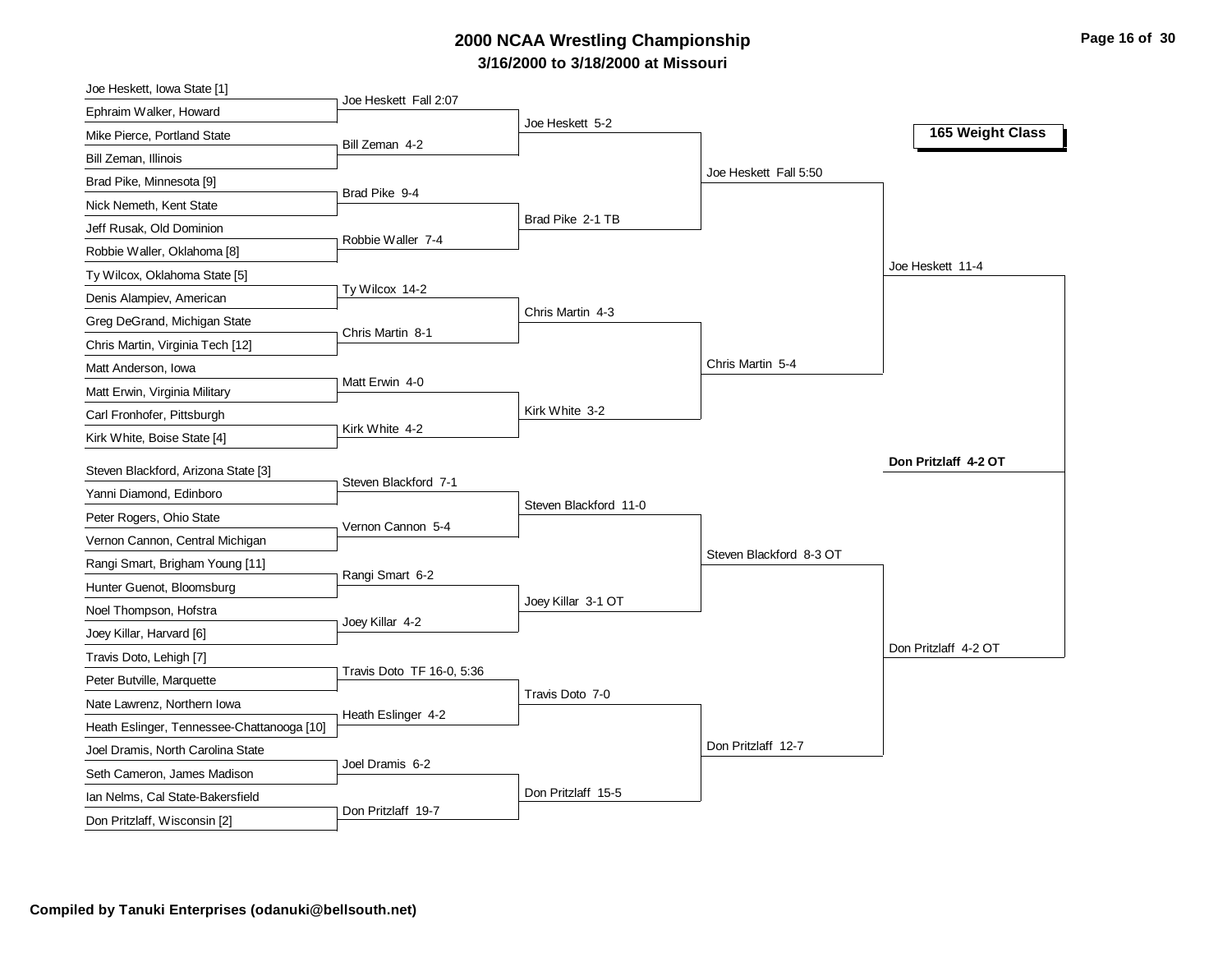# **3/16/2000 to 3/18/2000 at Missouri 2000 NCAA Wrestling Championship Page 17 of 30**

| Nelms, Cal State-Bakersfield |                              |              |                    |                 |                                                             |
|------------------------------|------------------------------|--------------|--------------------|-----------------|-------------------------------------------------------------|
| Cameron, James Madison       | Nelms 6-2                    |              |                    |                 |                                                             |
|                              |                              | Wilcox 4-0   |                    |                 | <b>165 Consolation Bracket</b>                              |
|                              | Wilcox, Oklahoma State       |              |                    |                 |                                                             |
|                              |                              |              | Wilcox 5-1         |                 |                                                             |
| Lawrenz, Northern Iowa       | Butville 5-3                 |              |                    |                 |                                                             |
| Butville, Marquette          |                              | Erwin 8-2    |                    | Killar 2-1      |                                                             |
|                              |                              |              |                    |                 |                                                             |
|                              | Erwin, Virginia Military     |              | Killar, Harvard    |                 |                                                             |
| Thompson, Hofstra            |                              |              |                    |                 | Doto 3-1                                                    |
| Guenot, Bloomsburg           | Guenot Fall 2:01             |              |                    |                 |                                                             |
|                              |                              | Guenot 6-2   |                    |                 | Martin 6-2                                                  |
|                              | Zeman, Illinois              |              |                    |                 | Martin, Virginia Tech                                       |
| Rogers, Ohio State           |                              |              | Waller 6-4         |                 |                                                             |
|                              | Diamond 5-2                  |              |                    | Doto $2-0$      |                                                             |
| Diamond, Edinboro            |                              | Waller 3-2   |                    |                 |                                                             |
|                              |                              |              | Doto, Lehigh       |                 | <b>Third Place:</b><br>Steven Blackford, Arizona State 10-2 |
|                              | Waller, Oklahoma             |              |                    |                 | Fourth Place:<br>Chris Martin, Virginia Tech                |
| Fronhofer, Pittsburgh        | Anderson 6-5                 |              |                    |                 | Fifth Place: Kirk White, Boise State 7-3                    |
| Anderson, Iowa               |                              | Anderson 3-2 |                    |                 | Sixth Place: Travis Doto, Lehigh                            |
|                              |                              |              |                    |                 |                                                             |
|                              | Eslinger, Tennessee-Chattano |              |                    |                 | Seventh Place: Brad Pike, Minnesota 9-3                     |
| DeGrand, Michigan State      |                              |              | Dramis 4-2         |                 | Eighth Place: Joey Killar, Harvard                          |
| Alampiev, American           | DeGrand Fall 2:05            |              |                    | <b>Pike 2-1</b> |                                                             |
|                              |                              | Dramis 4-1   |                    |                 |                                                             |
|                              | Dramis, North Carolina State |              | Pike, Minnesota    |                 |                                                             |
| Rusak, Old Dominion          |                              |              |                    |                 |                                                             |
|                              | Rusak 10-8 OT                |              |                    |                 | White 5-4                                                   |
| Nemeth, Kent State           |                              | Cannon 5-2   |                    |                 | Blackford 12-10                                             |
|                              |                              |              |                    |                 | Blackford, Arizona State                                    |
|                              | Cannon, Central Michigan     |              |                    |                 |                                                             |
| Pierce, Portland State       |                              |              | Smart 3-1          |                 |                                                             |
| Walker, Howard               | Pierce 7-5 OT                |              |                    | White 5-3       |                                                             |
|                              |                              | Smart 4-0    |                    |                 |                                                             |
|                              | Smart, Brigham Young         |              | White, Boise State |                 |                                                             |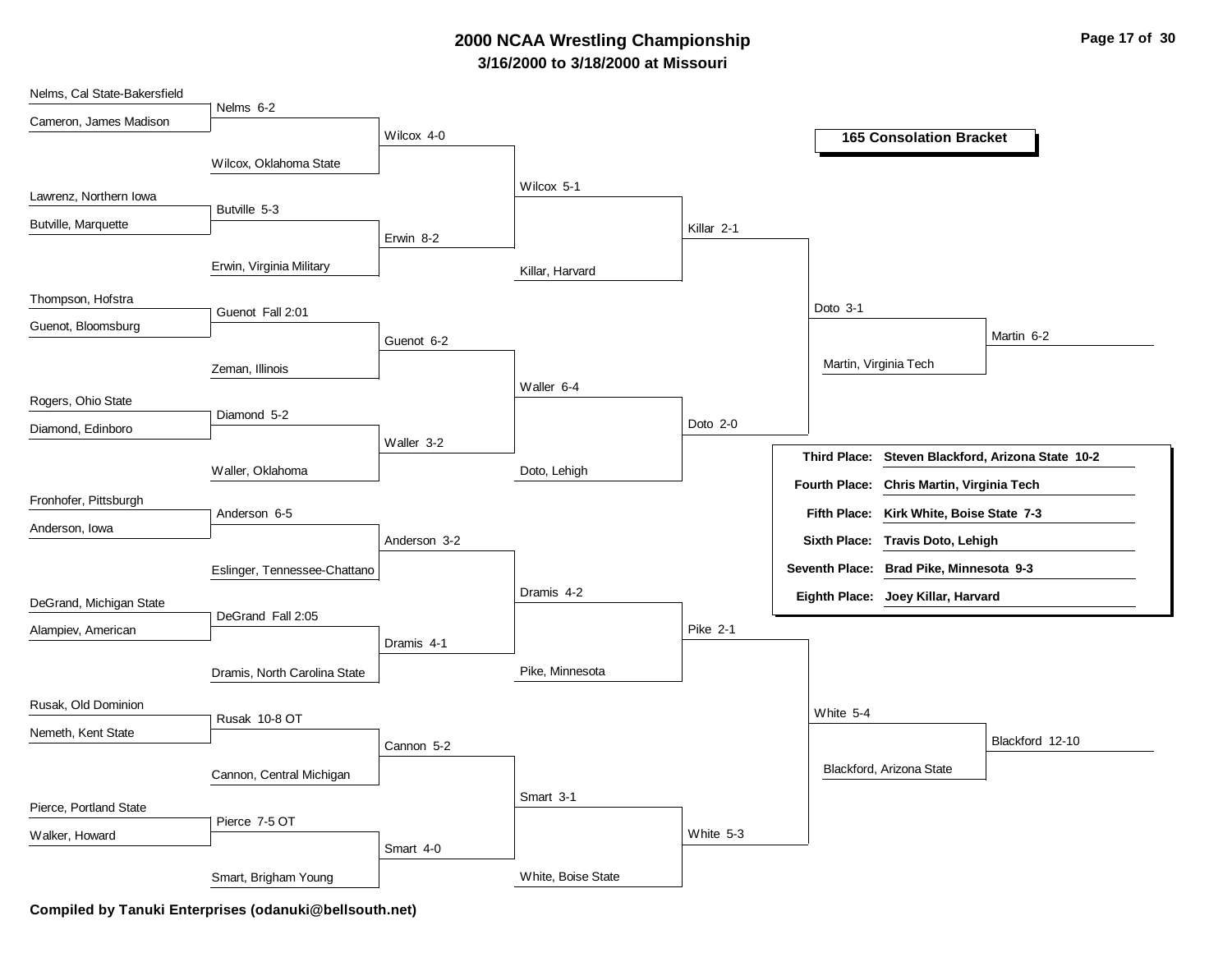# **3/16/2000 to 3/18/2000 at Missouri 2000 NCAA Wrestling Championship Page 18 of 30**

#### **Championship Pigtail Bouts for 165**

| Yanni Diamond, Edinboro                  |                         |
|------------------------------------------|-------------------------|
| Kirk Moore, Purdue                       | Diamond 8-2             |
|                                          |                         |
| Denis Alampiev, American                 |                         |
| David Dietrich, Drexel                   | Alampiev 10-8 OT        |
|                                          |                         |
| Matt Anderson, Iowa                      |                         |
| Josh Weidman, Maryland                   | Anderson TF 26-10, 7:00 |
|                                          |                         |
| <b>Consolation Pigtail Bouts for 165</b> |                         |
| Peter Rogers, Ohio State                 |                         |
| Josh Weidman, Maryland                   | Rogers 5-2              |
| Noel Thompson, Hofstra                   |                         |
| David Dietrich, Drexel                   | Thompson 6-4            |
| Carl Fronhofer, Pittsburgh               |                         |
|                                          |                         |
| Kirk Moore, Purdue                       | Fronhofer 8-3           |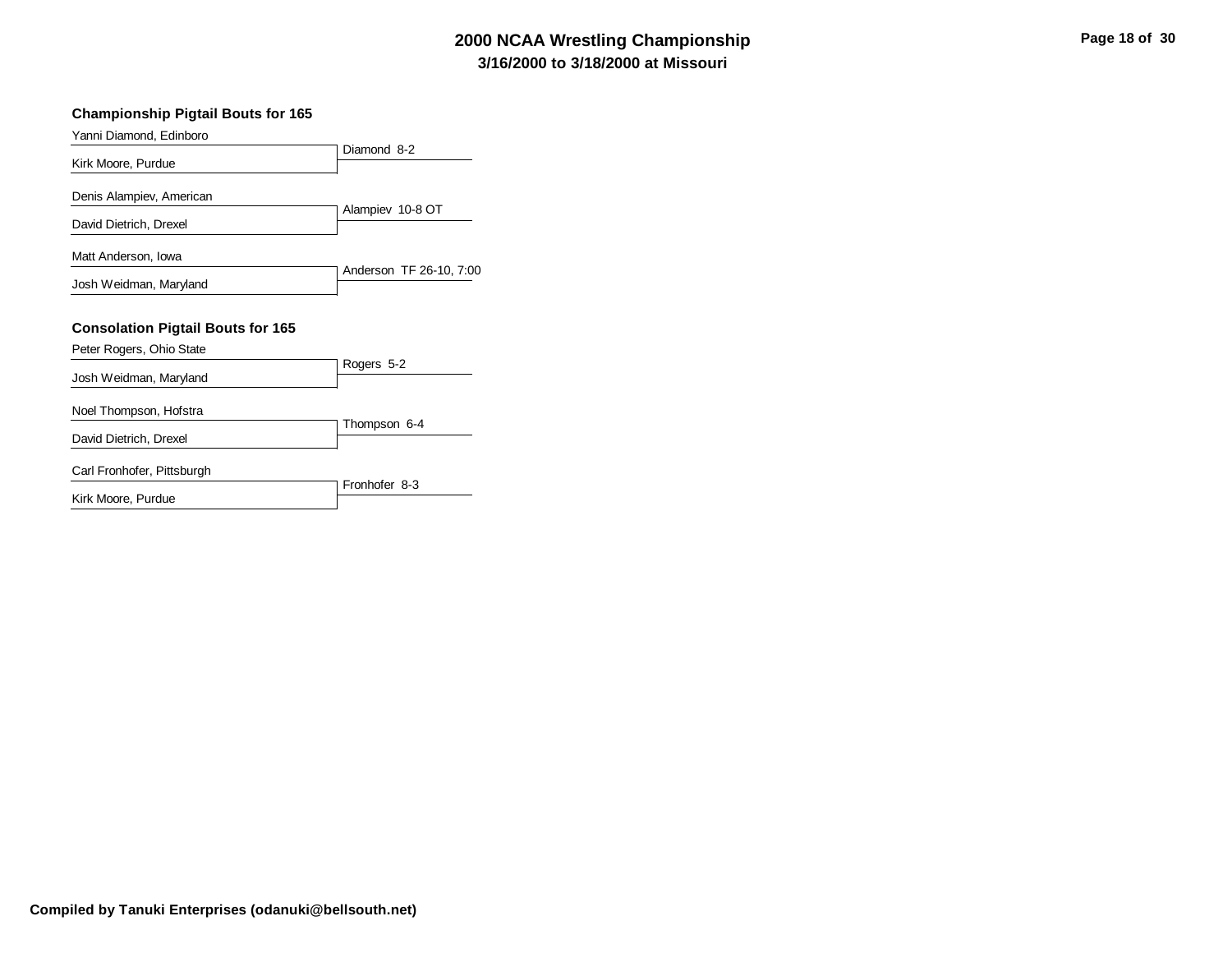# **3/16/2000 to 3/18/2000 at Missouri 2000 NCAA Wrestling Championship Page 19 of 30**

| Byron Tucker, Oklahoma [1]              |                          |                      |                        |                         |
|-----------------------------------------|--------------------------|----------------------|------------------------|-------------------------|
| William Hill, Michigan State            | Byron Tucker 14-3        |                      |                        |                         |
| Adam Duncan, Tennessee-Chattanooga      | Maurice Worthy Fall 4:05 | Byron Tucker 21-8    |                        | 174 Weight Class        |
| Maurice Worthy, Army                    |                          |                      |                        |                         |
| Gabe McMahan, Iowa [9]                  |                          |                      | Byron Tucker 16-9      |                         |
| John Kopnisky, Missouri                 | Gabe McMahan 15-10       |                      |                        |                         |
| Corey Bell, North Carolina              |                          | Kole Clauson 10-3    |                        |                         |
| Kole Clauson, Wisconsin [8]             | Kole Clauson 12-2        |                      |                        |                         |
| Randy Pugh, Northern Iowa [5]           |                          |                      |                        | Byron Tucker 12-1       |
| Rob Anspach, Hofstra                    | Randy Pugh 12-4          |                      |                        |                         |
| Jason Webster, Cal State-Fullerton      |                          | Randy Pugh 7-4       |                        |                         |
| Nick Mengerink, Pittsburgh [12]         | Nick Mengerink Fall 1:35 |                      |                        |                         |
| Curtis Owen, Arizona State              |                          |                      | Ryan Cunningham 2-1 TB |                         |
| Austin Palmer, Virginia Military        | Curtis Owen 4-1          |                      |                        |                         |
| Charles Martelli, Michigan              |                          | Ryan Cunningham 10-3 |                        |                         |
| Ryan Cunningham, Central Michigan [4]   | Ryan Cunningham 15-4     |                      |                        |                         |
| Josh Koscheck, Edinboro [3]             |                          |                      |                        | <b>Byron Tucker 3-0</b> |
| Tony Gansen, Oklahoma State             | Josh Koscheck 12-3       |                      |                        |                         |
| Cassidy Shults, Bloomsburg              |                          | Josh Koscheck 7-1    |                        |                         |
| Mack Rohaly, Duquesne                   | Cassidy Shults 3-2 TB    |                      |                        |                         |
| Andy Varner, Cal State-Bakersfield [11] |                          |                      | Josh Koscheck 5-2      |                         |
| Eric Hall, Virginia Tech                | Eric Hall Fall 3:30      |                      |                        |                         |
| Steve Strange, Cal Poly-SLO             |                          | Ed Mosley 4-3        |                        |                         |
| Ed Mosley, Harvard [6]                  | Ed Mosley 8-5            |                      |                        |                         |
| Mark Bybee, Northwestern [7]            |                          |                      |                        | Josh Koscheck 6-4       |
| Kevin Boross, North Carolina State      | Mark Bybee 9-0           |                      |                        |                         |
| Mark Dufresne, Lehigh                   |                          | Mark Dufresne 11-3   |                        |                         |
| Mike Feeney, Eastern Michigan [10]      | Mark Dufresne 3-2        |                      |                        |                         |
| Nathan Coy, Oregon State                |                          |                      | Rick Springman 4-3     |                         |
| Joe Tucceri, Cornell                    | Joe Tucceri Fall 4:57    |                      |                        |                         |
| Nathan Rickman, James Madison           |                          | Rick Springman 9-4   |                        |                         |
| Rick Springman, Pennsylvania [2]        | Rick Springman Fall 2:19 |                      |                        |                         |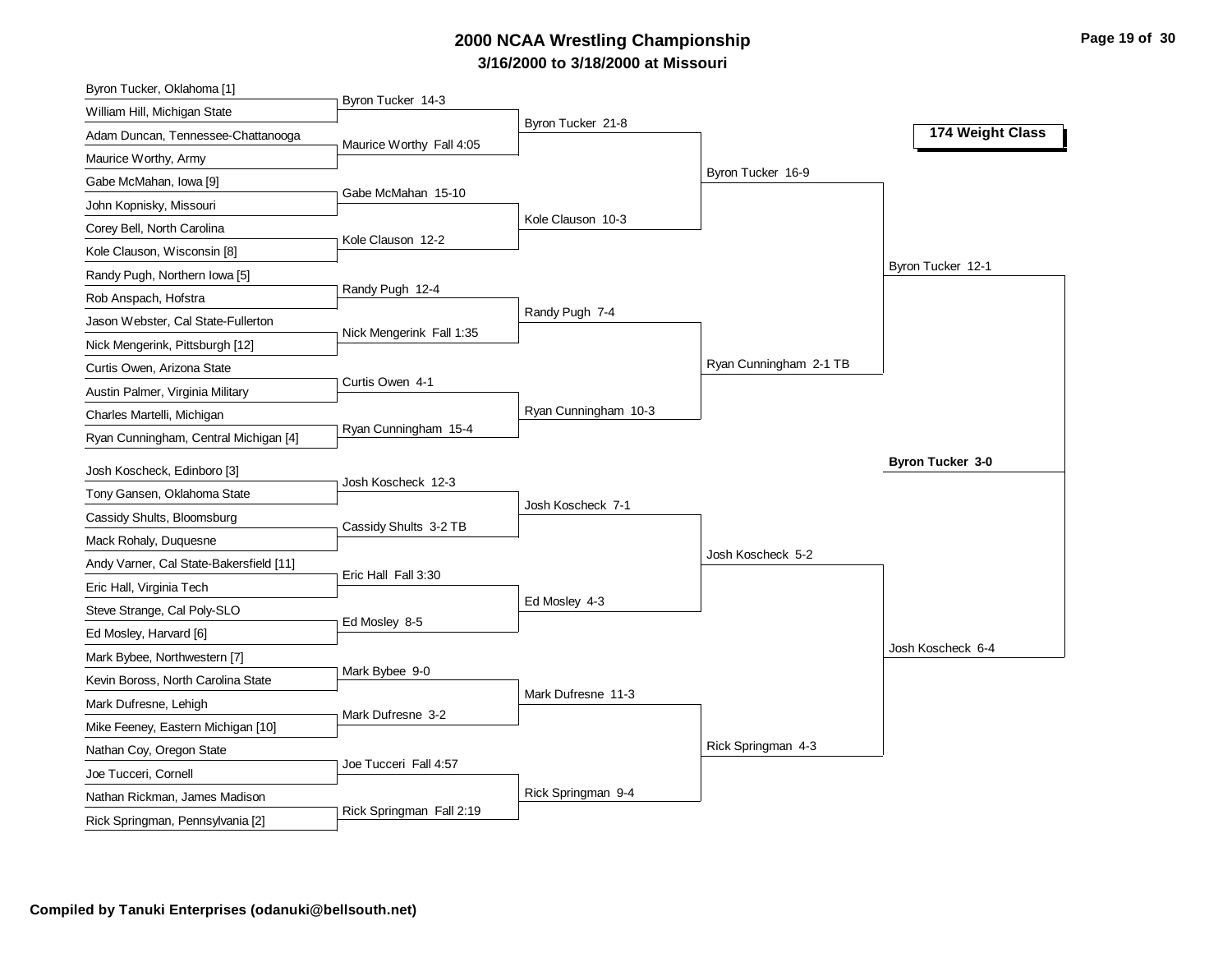# **3/16/2000 to 3/18/2000 at Missouri 2000 NCAA Wrestling Championship Page 20 of 30**

| Rickman, James Madison        |                       |                  |                     |                |                                                          |
|-------------------------------|-----------------------|------------------|---------------------|----------------|----------------------------------------------------------|
| Coy, Oregon State             | Coy 13-4              |                  |                     |                |                                                          |
|                               |                       | Mengerink 3-0    |                     |                | <b>174 Consolation Bracket</b>                           |
|                               | Mengerink, Pittsburgh |                  |                     |                |                                                          |
|                               |                       |                  | Feeney Fall 2:50    |                |                                                          |
| Feeney, Eastern Michigan      | Feeney 5-4            |                  |                     |                |                                                          |
| Boross, North Carolina State  |                       |                  |                     | Mosley 1-1 TB  |                                                          |
|                               |                       | Feeney Fall 4:58 |                     |                |                                                          |
|                               | Owen, Arizona State   |                  | Mosley, Harvard     |                |                                                          |
|                               |                       |                  |                     |                |                                                          |
| Strange, Cal Poly-SLO         | Strange Med FFT       |                  |                     |                | Dufresne 3-2                                             |
| Varner, Cal State-Bakersfield |                       | Worthy 15-11     |                     |                | Cunningham 4-2                                           |
|                               |                       |                  |                     |                |                                                          |
|                               | Worthy, Army          |                  |                     |                | Cunningham, Central Michiga                              |
| Rohaly, Duquesne              |                       |                  | McMahan 9-4         |                |                                                          |
|                               | Gansen 4-2            |                  |                     | Dufresne 3-2   |                                                          |
| Gansen, Oklahoma State        |                       | McMahan 12-8     |                     |                |                                                          |
|                               |                       |                  |                     |                | Third Place: Ryan Cunningham, Central Michigan Fall 3:20 |
|                               | McMahan, Iowa         |                  | Dufresne, Lehigh    |                | Fourth Place: Randy Pugh, Northern Iowa                  |
| Martelli, Michigan            |                       |                  |                     |                | Fifth Place: Rick Springman, Pennsylvania 8-1            |
| Palmer, Virginia Military     | Martelli 6-4          |                  |                     |                |                                                          |
|                               |                       | Bybee 5-4        |                     |                | Sixth Place: Mark Dufresne, Lehigh                       |
|                               | Bybee, Northwestern   |                  |                     |                | Seventh Place: Kole Clauson, Wisconsin 10-2              |
|                               |                       |                  | Tucceri 6-2         |                | Eighth Place: Ed Mosley, Harvard                         |
| Webster, Cal State-Fullerton  | Webster Fall 5:55     |                  |                     |                |                                                          |
| Anspach, Hofstra              |                       |                  |                     | Clauson 3-1 OT |                                                          |
|                               |                       | Tucceri 5-1      |                     |                |                                                          |
|                               | Tucceri, Cornell      |                  | Clauson, Wisconsin  |                |                                                          |
| Bell, North Carolina          |                       |                  |                     |                |                                                          |
|                               | <b>Bell 17-8</b>      |                  |                     |                | Pugh 8-6 OT                                              |
| Berger, Minnesota             |                       | <b>Bell 7-2</b>  |                     |                | Pugh 6-5                                                 |
|                               |                       |                  |                     |                | Springman, Pennsylvania                                  |
|                               | Shults, Bloomsburg    |                  |                     |                |                                                          |
| Duncan, Tennessee-Chattanoog  |                       |                  | Hall 8-6 OT         |                |                                                          |
| Hill, Michigan State          | Hill TF 16-0, 6:50    |                  |                     | Pugh 14-5      |                                                          |
|                               |                       | Hall 10-3        |                     |                |                                                          |
|                               | Hall, Virginia Tech   |                  | Pugh, Northern Iowa |                |                                                          |
|                               |                       |                  |                     |                |                                                          |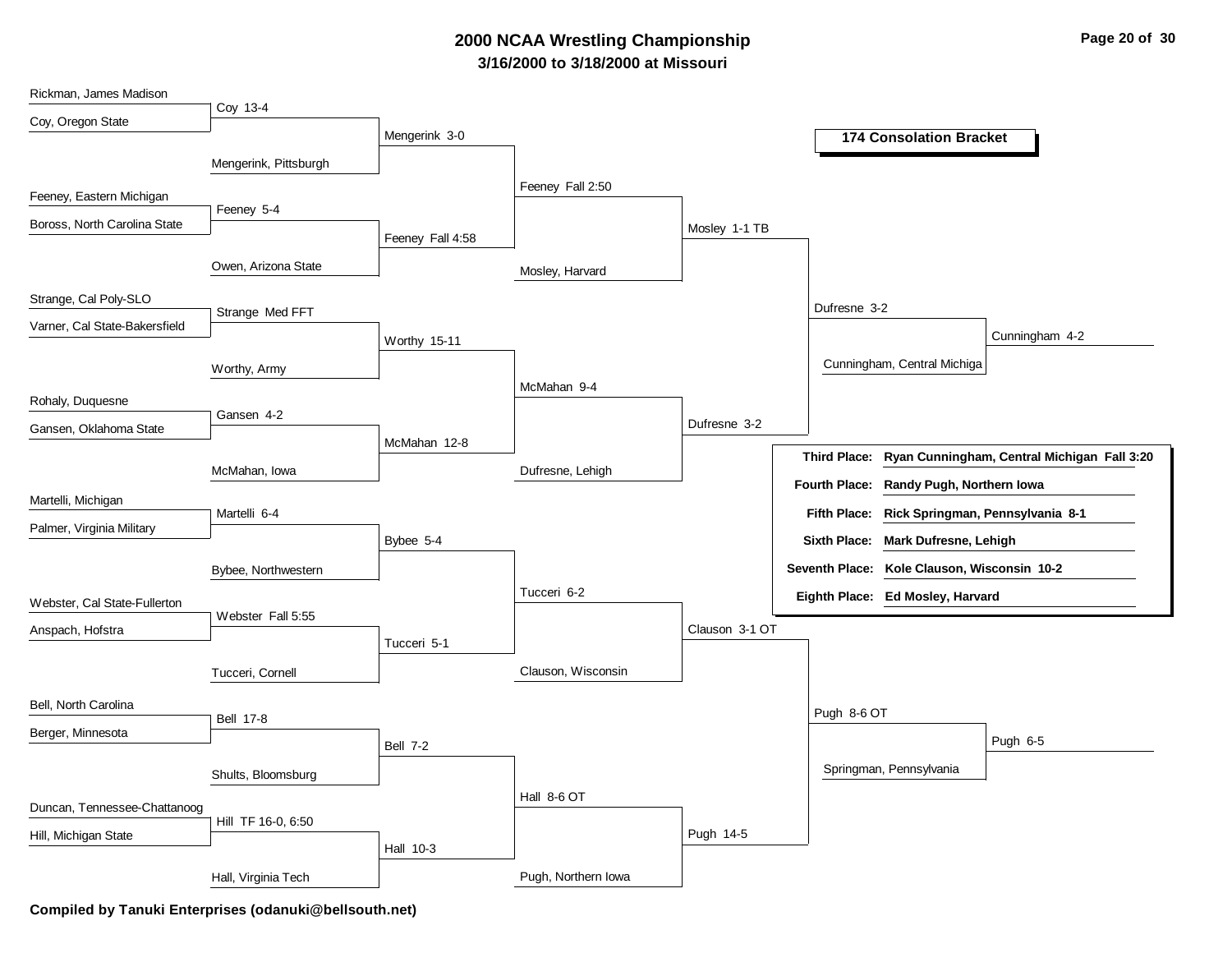# **3/16/2000 to 3/18/2000 at Missouri 2000 NCAA Wrestling Championship Page 21 of 30**

#### **Championship Pigtail Bouts for 174**

Dufresne 10-5 Mark Dufresne, Lehigh Delaney Berger, Minnesota Owen 7-4 Curtis Owen, Arizona State Ben King, Illinois **Consolation Pigtail Bouts for 174**

Mack Rohaly, Duquesne

Rohaly 6-4 OT Ben King, Illinois

Berger 3-1 OT

Delaney Berger, Minnesota

John Kopnisky, Missouri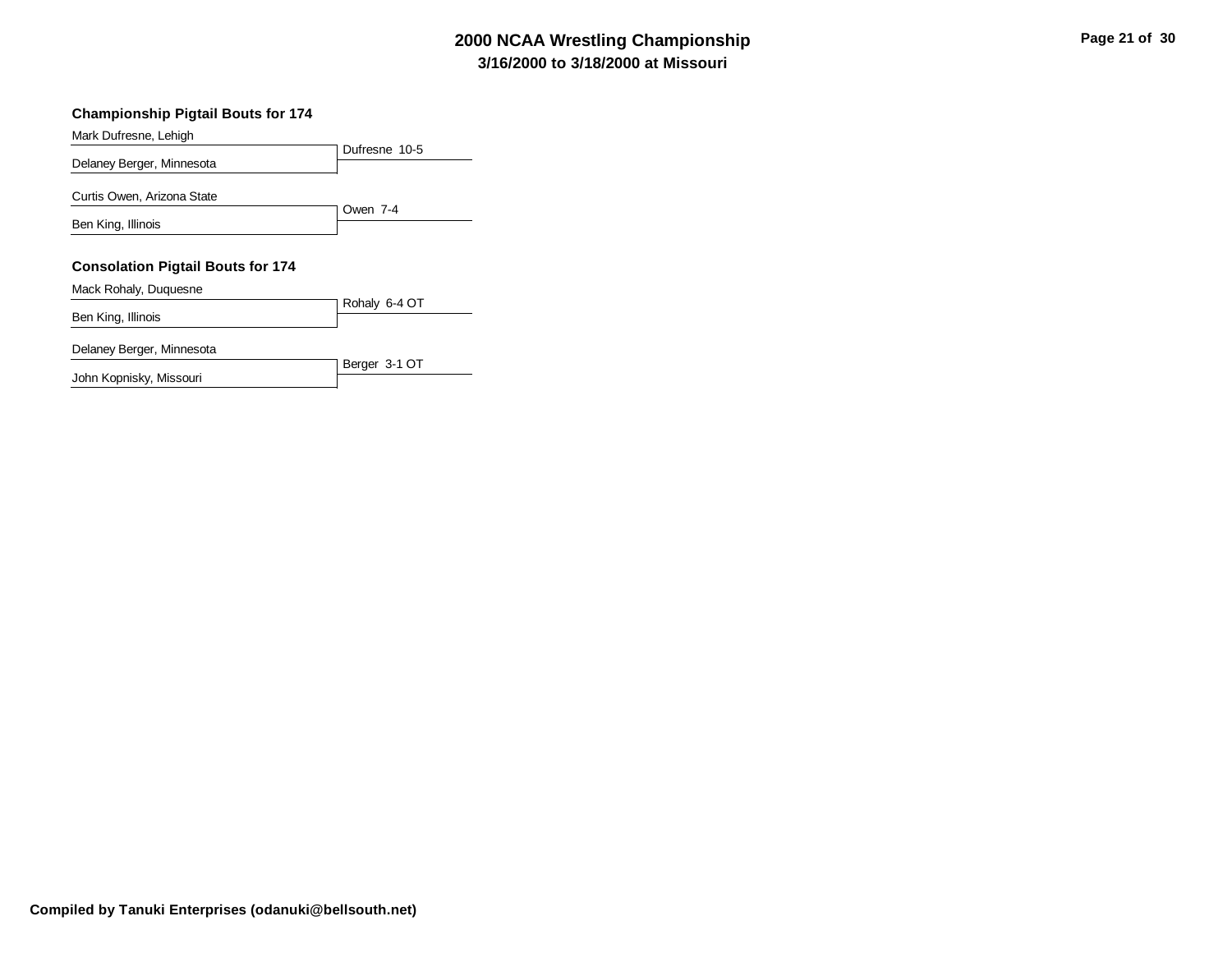# **3/16/2000 to 3/18/2000 at Missouri 2000 NCAA Wrestling Championship Page 22 of 30**

| Cael Sanderson, Iowa State [1]            | Cael Sanderson Fall 3:51 |                              |                              |                     |
|-------------------------------------------|--------------------------|------------------------------|------------------------------|---------------------|
| Adam Schaaf, Millersville                 |                          | Cael Sanderson TF 21-6, 7:00 |                              |                     |
| John Christian, Campbell                  | Dax Pecaro Fall 1:32     |                              |                              | 184 Weight Class    |
| Dax Pecaro, North Carolina-Greensboro     |                          |                              |                              |                     |
| Rob Rohn, Lehigh [9]                      |                          |                              | Cael Sanderson TF 20-5, 7:00 |                     |
| Ryan McGrath, Virginia                    | Rob Rohn 4-1             |                              |                              |                     |
| David Potter, Northern Illinois           |                          | Rob Rohn 6-5                 |                              |                     |
| Andy Hrovat, Michigan [8]                 | Andy Hrovat 11-2         |                              |                              |                     |
| Nate Patrick, Illinois [5]                |                          |                              |                              | Cael Sanderson 16-5 |
| Scott Justus, Virginia Tech               | Nate Patrick 12-8        |                              |                              |                     |
| Donovan True, Ohio State                  | Shawn Scannell 9-3       | Shawn Scannell 7-4           |                              |                     |
| Shawn Scannell, Rider [12]                |                          |                              |                              |                     |
| Karl Rittger, Brown                       |                          |                              | Brandon Eggum 4-1            |                     |
| Josh States, SUNY-Buffalo                 | Josh States 6-2          |                              |                              |                     |
| Tom Grossman, Oklahoma                    |                          | Brandon Eggum 15-4           |                              |                     |
| Brandon Eggum, Minnesota [4]              | Brandon Eggum 13-3       |                              |                              |                     |
|                                           |                          |                              |                              |                     |
|                                           |                          |                              |                              | Cael Sanderson 19-6 |
| Daniel Cormier, Oklahoma State [3]        | Daniel Cormier DFT 3:33  |                              |                              |                     |
| Jeff Knupp, Penn State                    |                          | Daniel Cormier 16-9          |                              |                     |
| Ty Matthews, Indiana                      | Zach Breitenbach 2-1     |                              |                              |                     |
| Zach Breitenbach, North Carolina State    |                          |                              | Doug Lee 6-4                 |                     |
| Mike Regner, Citadel                      | Dave Murray 13-2         |                              |                              |                     |
| Dave Murray, Lock Haven [11]              |                          | Doug Lee 10-7                |                              |                     |
| Jessman Smith, Iowa                       | Doug Lee 5-3             |                              |                              |                     |
| Doug Lee, Oregon [6]                      |                          |                              |                              | Vertus Jones 3-2    |
| Kevin Welsh, Edinboro [7]                 | Kevin Welsh              |                              |                              |                     |
| Bye                                       |                          | Kevin Welsh 5-3 OT           |                              |                     |
| Tom Ciezki, Northwestern                  | Lionel Halsey 1-0        |                              |                              |                     |
| Lionel Halsey, Cal State-Bakersfield [10] |                          |                              | Vertus Jones 7-2             |                     |
| Kyle Hansen, Northern Iowa                | Jeremy Wilson 8-7        |                              |                              |                     |
| Jeremy Wilson, Portland State             |                          | Vertus Jones 5-3             |                              |                     |
| Cash Edwards, Boise State                 | Vertus Jones 2-1         |                              |                              |                     |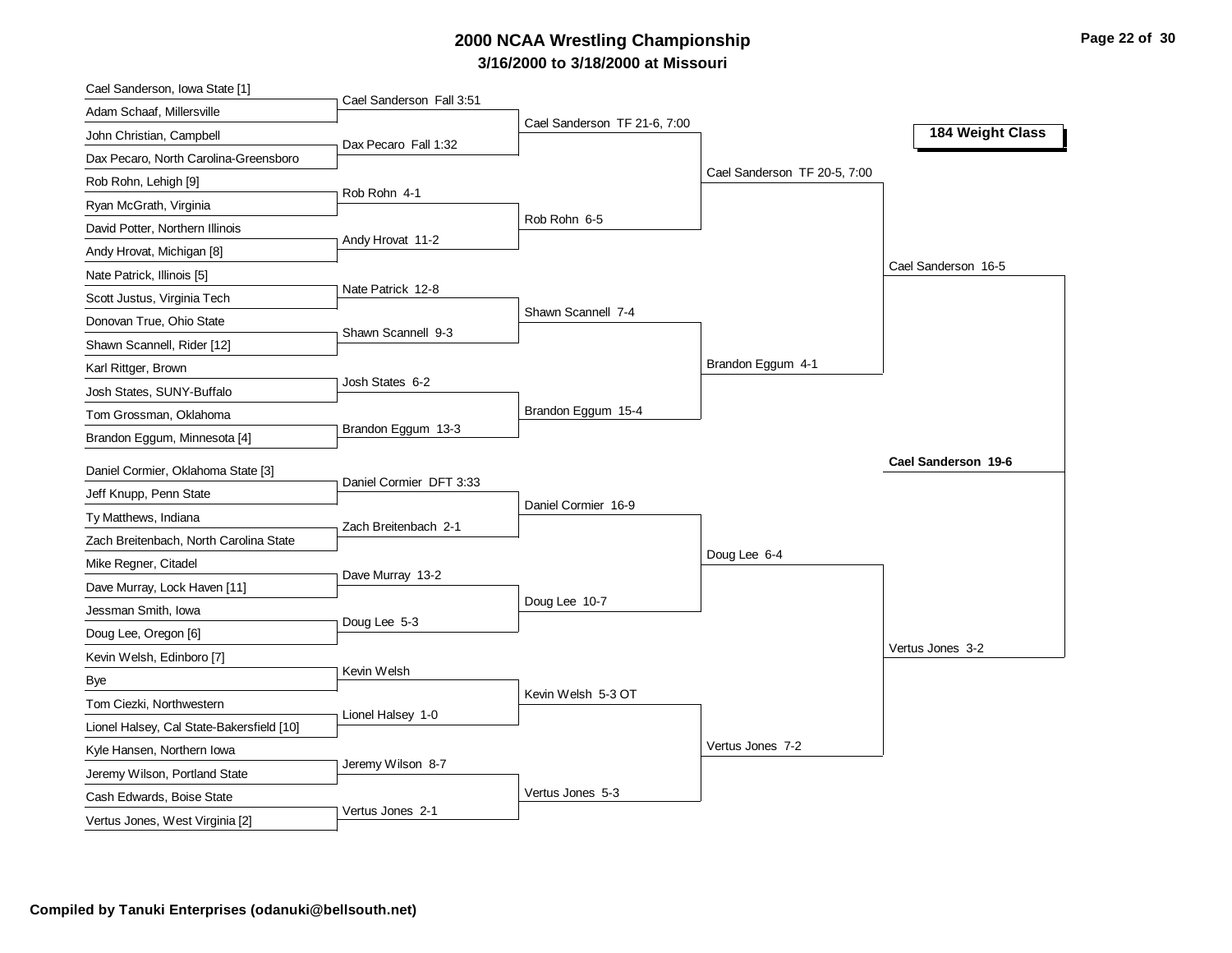# **3/16/2000 to 3/18/2000 at Missouri 2000 NCAA Wrestling Championship Page 23 of 30**

| Edwards, Boise State      |                                |                  |                         |               |                      |                                              |           |
|---------------------------|--------------------------------|------------------|-------------------------|---------------|----------------------|----------------------------------------------|-----------|
| Hansen, Northern Iowa     | Edwards 5-2                    |                  |                         |               |                      |                                              |           |
|                           |                                | Edwards 8-6      |                         |               |                      | <b>184 Consolation Bracket</b>               |           |
|                           | Patrick, Illinois              |                  |                         |               |                      |                                              |           |
| Bye                       |                                |                  | Edwards 10-4            |               |                      |                                              |           |
|                           | Ciezki                         |                  |                         |               |                      |                                              |           |
| Ciezki, Northwestern      |                                | States Fall 1:56 |                         | Edwards 15-10 |                      |                                              |           |
|                           | States, SUNY-Buffalo           |                  | Cormier, Oklahoma State |               |                      |                                              |           |
| Regner, Citadel           | Smith Fall 4:16                |                  |                         |               | Welsh 3-2            |                                              |           |
| Smith, Iowa               |                                |                  |                         |               |                      |                                              | Eggum 5-2 |
|                           |                                | Smith 13-6       |                         |               |                      |                                              |           |
|                           | Pecaro, North Carolina-Greens  |                  | Smith 9-4               |               |                      | Eggum, Minnesota                             |           |
| Matthews, Indiana         |                                |                  |                         |               |                      |                                              |           |
| Knupp, Penn State         | Matthews Med FFT               |                  |                         | Welsh 12-6    |                      |                                              |           |
|                           |                                | Hrovat 15-8      |                         |               |                      | Third Place: Brandon Eggum, Minnesota 9-5    |           |
|                           | Hrovat, Michigan               |                  | Welsh, Edinboro         |               |                      |                                              |           |
| Grossman, Oklahoma        |                                |                  |                         |               | <b>Fourth Place:</b> | Doug Lee, Oregon                             |           |
| Rittger, Brown            | Grossman 10-4                  |                  |                         |               |                      | Fifth Place: Rob Rohn, Lehigh 2-1            |           |
|                           |                                | Halsey 8-0       |                         |               | <b>Sixth Place:</b>  | Kevin Welsh, Edinboro                        |           |
|                           | Halsey, Cal State-Bakersfield  |                  |                         |               |                      | Seventh Place: Cash Edwards, Boise State 6-4 |           |
| True, Ohio State          |                                |                  | Halsey Fall 1:50        |               |                      | Eighth Place: Shawn Scannell, Rider          |           |
| Justus, Virginia Tech     | Justus Fall 2:00               |                  |                         | Rohn 6-3      |                      |                                              |           |
|                           |                                | Wilson 11-7      |                         |               |                      |                                              |           |
|                           | Wilson, Portland State         |                  | Rohn, Lehigh            |               |                      |                                              |           |
| Potter, Northern Illinois |                                |                  |                         |               | Rohn 5-1             |                                              |           |
| McGrath, Virginia         | McGrath 4-1                    |                  |                         |               |                      |                                              |           |
|                           |                                | McGrath 5-2      |                         |               |                      |                                              | Lee $8-3$ |
|                           | Breitenbach, North Carolina St |                  |                         |               | Lee, Oregon          |                                              |           |
| Christian, Campbell       |                                |                  | McGrath Fall 2:25       |               |                      |                                              |           |
|                           | Christian 4-0                  |                  |                         | Scannell 7-4  |                      |                                              |           |
| Schaaf, Millersville      |                                | Murray 10-1      |                         |               |                      |                                              |           |
|                           | Murray, Lock Haven             |                  | Scannell, Rider         |               |                      |                                              |           |
|                           |                                |                  |                         |               |                      |                                              |           |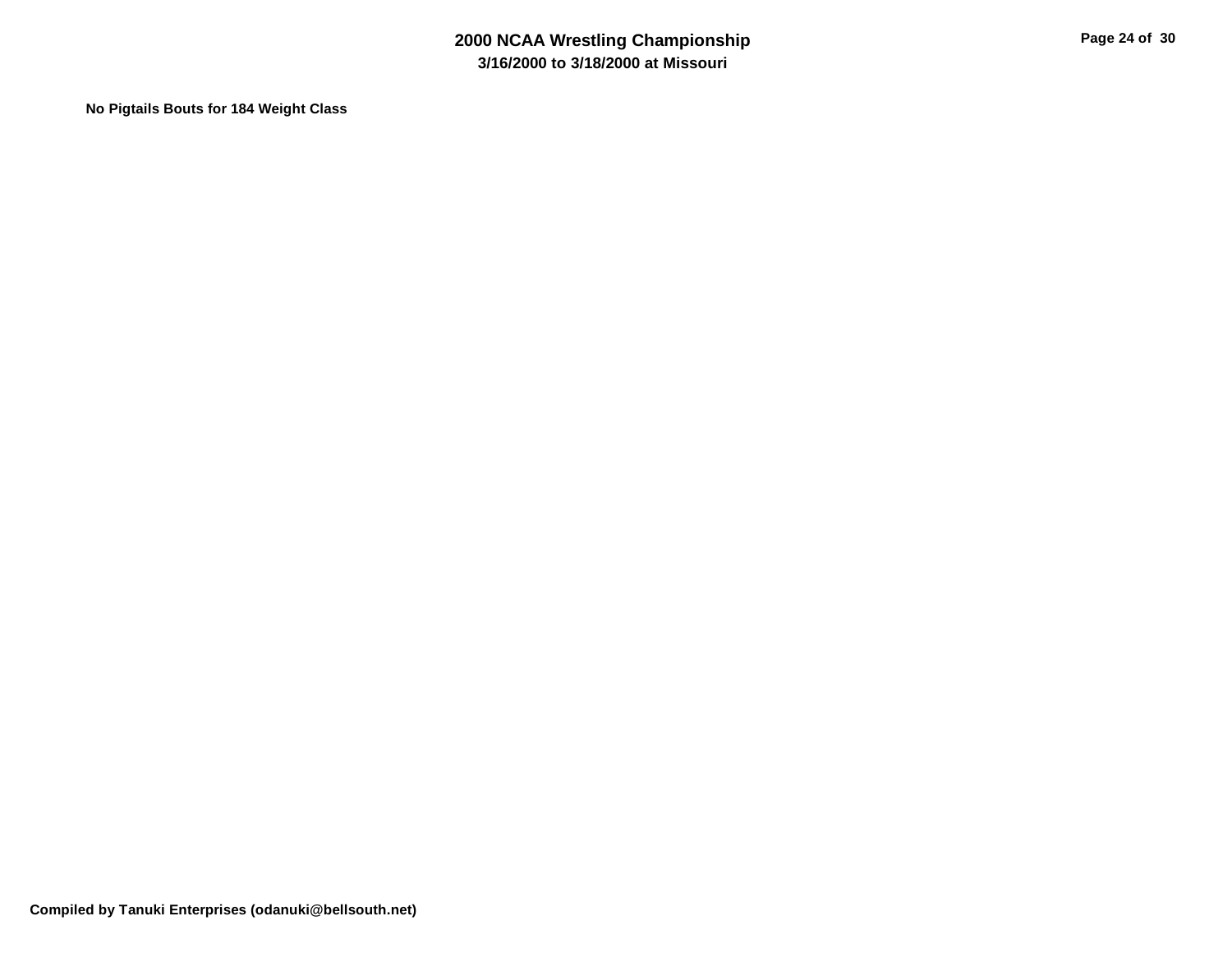# **3/16/2000 to 3/18/2000 at Missouri 2000 NCAA Wrestling Championship Page 25 of 30**

| Mark Munoz, Oklahoma State [1]                                     |                               |                      |                     |                    |
|--------------------------------------------------------------------|-------------------------------|----------------------|---------------------|--------------------|
| Bye                                                                | Mark Munoz                    |                      |                     |                    |
| Dan Bednar, Ohio University                                        | Dan Bednar Fall 1:23          | Mark Munoz 13-5      |                     | 197 Weight Class   |
| Todd Hockenbroch, Bloomsburg                                       |                               |                      |                     |                    |
| Ross Thatcher, Penn State [9]                                      |                               |                      | Mark Munoz 6-4 TB   |                    |
| Todd Palmisano, Rider                                              | Ross Thatcher 11-4            |                      |                     |                    |
| Corey Anderson, Cornell                                            |                               | Ross Thatcher 8-6 OT |                     |                    |
| Viktor Sveda, Indiana [8]                                          | Viktor Sveda 5-4              |                      |                     |                    |
| Orville Palmer, Oklahoma [5]                                       |                               |                      |                     | Zach Thompson 3-2  |
| <b>Bye</b>                                                         | Orville Palmer                |                      |                     |                    |
| Clint Osborn, North Carolina                                       |                               | Orville Palmer 10-1  |                     |                    |
| A.J. Johnson, Edinboro [12]                                        | A.J. Johnson 14-5             |                      |                     |                    |
| Elliot Williams, James Madison                                     |                               |                      | Zach Thompson 3-2   |                    |
| Robert Odell, Cal State-Bakersfield                                | Elliot Williams 9-8           |                      |                     |                    |
| Josh Lambrecht, Tennessee-Chattanooga                              |                               | Zach Thompson 11-3   |                     |                    |
| Zach Thompson, Iowa State [4]                                      | Zach Thompson 9-3             |                      |                     |                    |
|                                                                    |                               |                      |                     | Brad Vering 2-1 TB |
| Nick Muzashvili, Michigan State [3]<br>Erik Gladish, Arizona State | Nick Muzashvili TF 16-0, 5:00 |                      |                     |                    |
|                                                                    |                               |                      |                     |                    |
|                                                                    |                               | Nick Muzashvili 14-0 |                     |                    |
| <b>Bye</b>                                                         | Joe Downey                    |                      |                     |                    |
| Joe Downey, SUNY-Buffalo                                           |                               |                      | Nick Muzashvili 5-4 |                    |
| Pat Quirk, Illinois [11]                                           | Pat Quirk 4-3 TB              |                      |                     |                    |
| Tony Wieland, Northern Iowa                                        |                               | Pat Quirk 3-2        |                     |                    |
| Matt Huebner, Northwestern                                         | Rusty Cook 15-2               |                      |                     |                    |
| Rusty Cook, Boise State [6]                                        |                               |                      |                     | Brad Vering 5-2    |
| Nick Preston, Ohio State [7]                                       | Nick Preston 10-6             |                      |                     |                    |
| Justin Woodruff, Navy                                              |                               | Nick Preston 5-4     |                     |                    |
| Babek Nejadmaghaddam, Cal State-Fullerton                          | Owen Elzen 4-0                |                      |                     |                    |
| Owen Elzen, Minnesota [10]                                         |                               |                      |                     |                    |
| Dan Stine, Pittsburgh                                              | Dan Stine 6-3                 |                      | Brad Vering 5-4     |                    |
| Brad Heeter, Slippery Rock                                         |                               |                      |                     |                    |
| Mike Fickell, Pennsylvania<br>Brad Vering, Nebraska [2]            | Brad Vering 6-3               | Brad Vering 11-5     |                     |                    |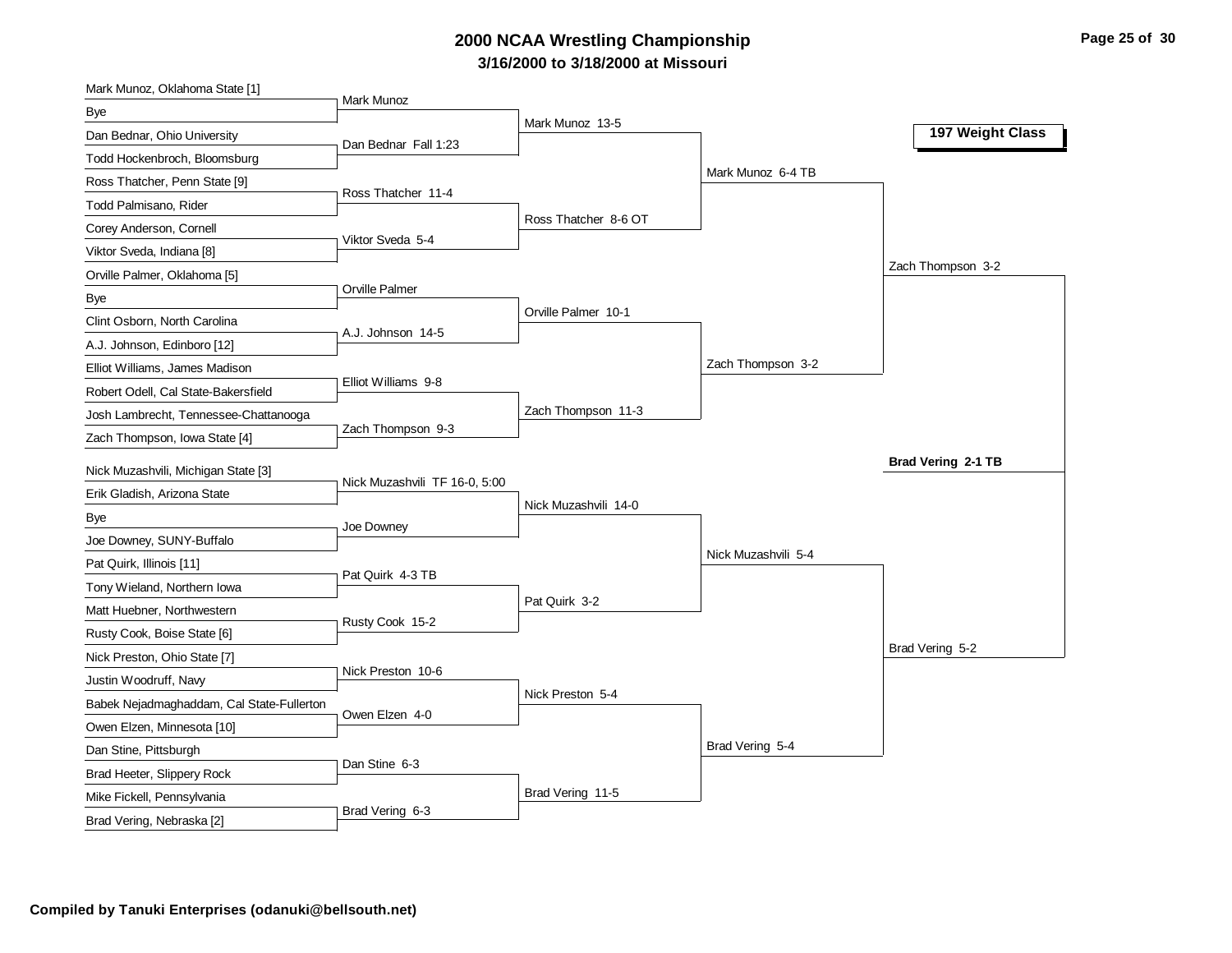# **3/16/2000 to 3/18/2000 at Missouri 2000 NCAA Wrestling Championship Page 26 of 30**

| Fickell, Pennsylvania          |                         |                    |                      |               |                                               |                |
|--------------------------------|-------------------------|--------------------|----------------------|---------------|-----------------------------------------------|----------------|
| Heeter, Slippery Rock          | Fickell 4-3             |                    |                      |               |                                               |                |
|                                |                         | Fickell 5-4        |                      |               | <b>197 Consolation Bracket</b>                |                |
|                                | Johnson, Edinboro       |                    |                      |               |                                               |                |
| Nejadmaghaddam, Cal State-Full |                         |                    | Fickell 8-7          |               |                                               |                |
|                                | Woodruff 14-5           |                    |                      |               |                                               |                |
| Woodruff, Navy                 |                         | Williams 12-9      |                      | Quirk 13-8    |                                               |                |
|                                | Williams, James Madison |                    | Quirk, Illinois      |               |                                               |                |
| Huebner, Northwestern          |                         |                    |                      |               | Preston 3-2                                   |                |
| Wieland, Northern Iowa         | Huebner 4-2             |                    |                      |               |                                               |                |
|                                |                         | Bednar 2-0         |                      |               |                                               | Munoz 8-6 OT   |
|                                | Bednar, Ohio University |                    |                      |               | Munoz, Oklahoma State                         |                |
|                                |                         |                    | Sveda 12-3           |               |                                               |                |
| Bye                            | Gladish                 |                    |                      | Preston 4-3   |                                               |                |
| Gladish, Arizona State         |                         | Sveda 8-6 OT       |                      |               |                                               |                |
|                                | Sveda, Indiana          |                    | Preston, Ohio State  |               | Third Place: Mark Munoz, Oklahoma State 3-2   |                |
| Lambrecht, Tennessee-Chattano  |                         |                    |                      |               | Fourth Place: Nick Muzashvili, Michigan State |                |
|                                | Lambrecht TF 15-0, 5:17 |                    |                      |               | Fifth Place: Nick Preston, Ohio State 2-1 TB  |                |
| Odell, Cal State-Bakersfield   |                         | Elzen 10-2         |                      |               | Sixth Place: Ross Thatcher, Penn State        |                |
|                                | Elzen, Minnesota        |                    |                      |               | Seventh Place: Orville Palmer, Oklahoma 10-2  |                |
| Bye                            |                         |                    | Elzen TF 15-0, 3:29  |               | Eighth Place: Pat Quirk, Illinois             |                |
| Osborn, North Carolina         | Osborn                  |                    |                      | Thatcher 11-6 |                                               |                |
|                                |                         | Stine 2-1          |                      |               |                                               |                |
|                                | Stine, Pittsburgh       |                    | Thatcher, Penn State |               |                                               |                |
| Anderson, Cornell              |                         |                    |                      |               | Thatcher 5-4                                  |                |
| Palmisano, Rider               | Anderson 5-2            |                    |                      |               |                                               |                |
|                                |                         | Anderson Fall 1:32 |                      |               |                                               | Muzashvili 3-2 |
|                                | Downey, SUNY-Buffalo    |                    |                      |               | Muzashvili, Michigan State                    |                |
| Bye                            |                         |                    | Cook 7-1             |               |                                               |                |
| Hockenbroch, Bloomsburg        | Hockenbroch             |                    |                      | Palmer 12-5   |                                               |                |
|                                |                         | Cook Fall 5:27     |                      |               |                                               |                |
|                                | Cook, Boise State       |                    | Palmer, Oklahoma     |               |                                               |                |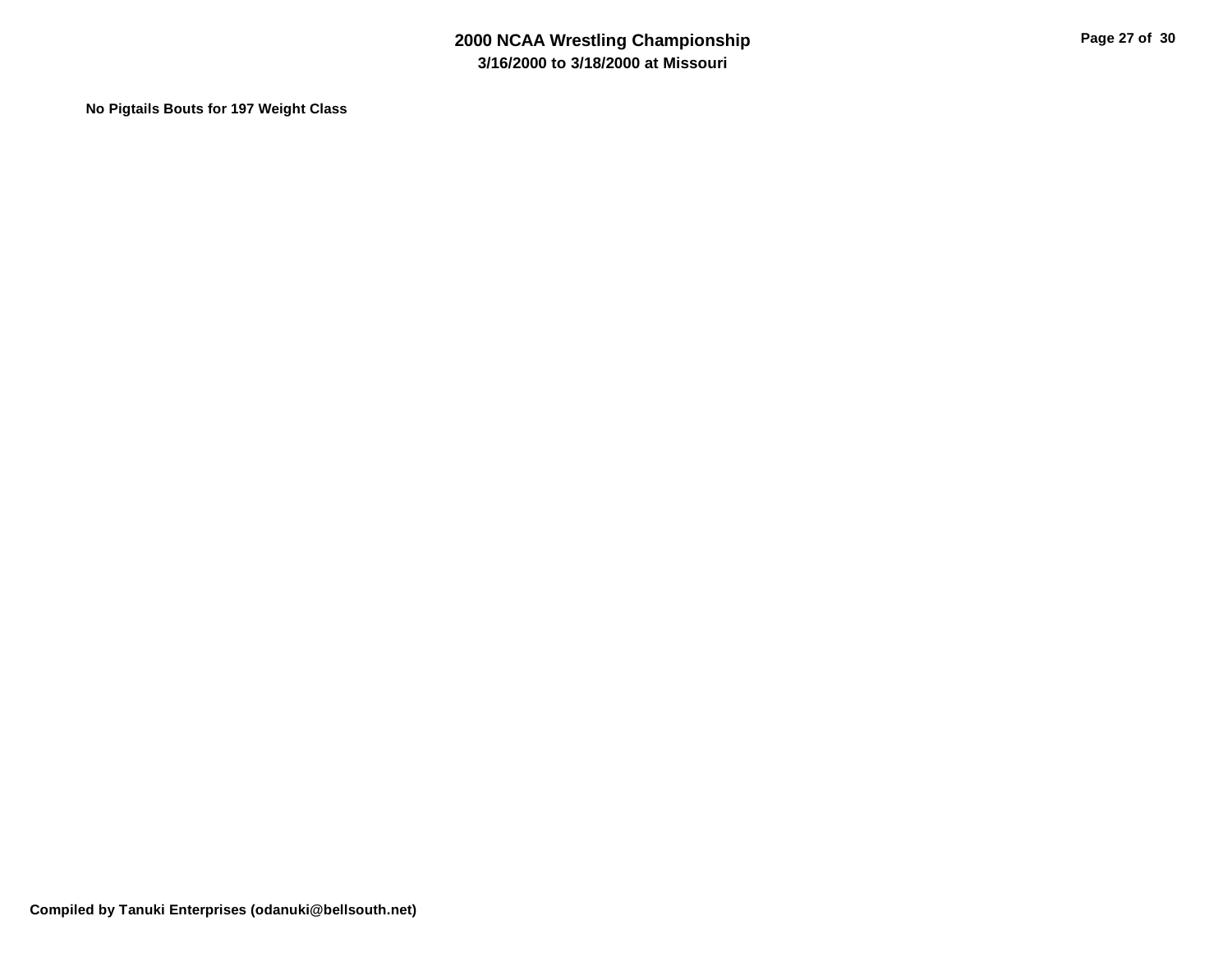# **3/16/2000 to 3/18/2000 at Missouri 2000 NCAA Wrestling Championship Page 28 of 30**

| Brock Lesnar, Minnesota [1]            |                           |                          |                          |                            |  |
|----------------------------------------|---------------------------|--------------------------|--------------------------|----------------------------|--|
| Bart Johnson, Boise State              | Brock Lesnar 4-2          |                          |                          |                            |  |
| Shawn Laughlin, Lehigh                 | Shawn Laughlin 4-3        | Brock Lesnar Fall 2:18   |                          | 285 Weight Class           |  |
| Jake Vercelli, Purdue                  |                           |                          |                          |                            |  |
| Tim Courtad, Ohio University [9]       |                           |                          | Brock Lesnar Fall 4:04   |                            |  |
| Brent Boeshans, Oklahoma               | Tim Courtad 6-3           |                          |                          |                            |  |
| Paul Hynek, Northern Iowa              |                           | Tim Courtad 5-3          |                          |                            |  |
| Marc DeFrancesco, Rider [8]            | Paul Hynek 7-2            |                          |                          |                            |  |
| Bandele Adeniyi-Bada, Pennsylvania [5] |                           |                          |                          | Brock Lesnar Fall 6:41     |  |
| Jack Leffler, Central Michigan         | Bandele Adeniyi-Bada 9-5  |                          |                          |                            |  |
| Ken Haines, Lock Haven                 | Matt Brink 8-1            | Bandele Adeniyi-Bada 8-6 |                          |                            |  |
| Matt Brink, Michigan [12]              |                           |                          |                          |                            |  |
| Josh Pearce, Edinboro                  |                           |                          | Bandele Adeniyi-Bada 3-2 |                            |  |
| Kevin Baltz, Tennessee-Chattanooga     | Josh Pearce 6-0           |                          |                          |                            |  |
| John Testa, Clarion                    |                           | John Lockhart 3-2        |                          |                            |  |
| John Lockhart, Illinois [4]            | John Lockhart 5-3         |                          |                          |                            |  |
|                                        |                           |                          |                          |                            |  |
|                                        |                           |                          |                          | <b>Brock Lesnar 3-2 TB</b> |  |
| Wes Hand, Iowa [3]                     | Wes Hand 7-3              |                          |                          |                            |  |
| Dawid Rechul, Harvard                  |                           | Wes Hand TF 15-0, 3:47   |                          |                            |  |
| Mark Janus, Penn State                 | Bronson Lingamfelter 6-4  |                          |                          |                            |  |
| Bronson Lingamfelter, Brown            |                           |                          | Wes Hand 3-1             |                            |  |
| Matt Lamb, Michigan State [11]         | Matt Lamb 3-2             |                          |                          |                            |  |
| Mike Russow, Eastern Illinois          |                           | Matt Lamb 7-0            |                          |                            |  |
| Russ Davie, Cleveland State            | Russ Davie 10-6           |                          |                          |                            |  |
| Antonio Garay, Boston College [6]      |                           |                          |                          | Wes Hand 8-3               |  |
| Jason Cooley, Oregon State [7]         | Dave Anderton Fall 0:28   |                          |                          |                            |  |
| Dave Anderton, Oklahoma State          |                           | Dave Anderton Fall 1:01  |                          |                            |  |
| Matt Kenny, North Carolina             | Matt Kenny 14-3           |                          |                          |                            |  |
| Sean Hage, West Virginia [10]          |                           |                          | Trent Hynek 9-0          |                            |  |
| Chris Miller, Brigham Young            | Chris Miller 6-1          |                          |                          |                            |  |
| Kellan Fluckiger, Arizona State        |                           | Trent Hynek 3-2 TB       |                          |                            |  |
| D.J. Hockman, James Madison            | Trent Hynek TF 16-1, 7:00 |                          |                          |                            |  |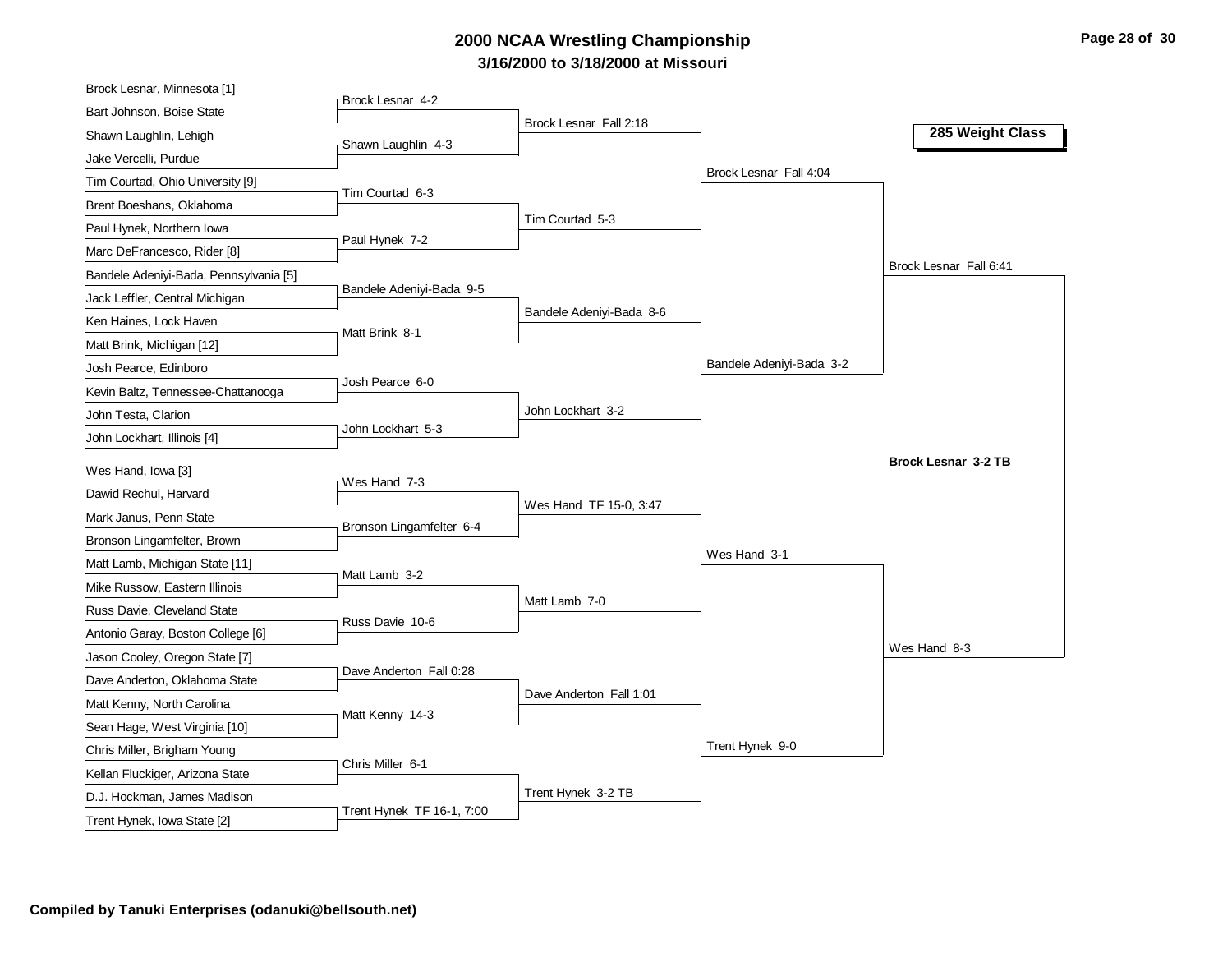# **3/16/2000 to 3/18/2000 at Missouri 2000 NCAA Wrestling Championship Page 29 of 30**

| Hockman, James Madison       |                        |                   |                          |                   |                      |                                               |                                                 |
|------------------------------|------------------------|-------------------|--------------------------|-------------------|----------------------|-----------------------------------------------|-------------------------------------------------|
| Fluckiger, Arizona State     | Fluckiger 5-4          |                   |                          |                   |                      |                                               |                                                 |
|                              |                        | <b>Brink 13-1</b> |                          |                   |                      | <b>285 Consolation Bracket</b>                |                                                 |
|                              | Brink, Michigan        |                   |                          |                   |                      |                                               |                                                 |
| Hage, West Virginia          |                        |                   | Brink 3-2                |                   |                      |                                               |                                                 |
| Cooley, Oregon State         | Cooley 7-0             |                   |                          |                   |                      |                                               |                                                 |
|                              |                        | Pearce 6-4        |                          | Brink 7-2         |                      |                                               |                                                 |
|                              | Pearce, Edinboro       |                   | Lamb, Michigan State     |                   |                      |                                               |                                                 |
| Garay, Boston College        |                        |                   |                          |                   | Garay 7-3            |                                               |                                                 |
| Charles, Cornell             | Garay 5-2              |                   |                          |                   |                      |                                               | Garay Fall 5:54                                 |
|                              |                        | Garay Fall 2:27   |                          |                   |                      |                                               |                                                 |
|                              | Laughlin, Lehigh       |                   |                          |                   |                      | Adeniyi-Bada, Pennsylvania                    |                                                 |
| Janus, Penn State            |                        |                   | Garay Fall 0:33          |                   |                      |                                               |                                                 |
| Rechul, Harvard              | Janus 13-3             |                   |                          | Garay 5-2         |                      |                                               |                                                 |
|                              |                        | Hynek Fall 6:03   |                          |                   |                      | Third Place: Trent Hynek, Iowa State 5-3 OT   |                                                 |
|                              | Hynek, Northern Iowa   |                   | Anderton, Oklahoma State |                   | <b>Fourth Place:</b> | Antonio Garay, Boston College                 |                                                 |
| Testa, Clarion               |                        |                   |                          |                   |                      |                                               |                                                 |
| Baltz, Tennessee-Chattanooga | Testa 13-9             |                   |                          |                   |                      | Fifth Place: Tim Courtad, Ohio University 8-3 |                                                 |
|                              |                        | Kenny Fall 1:05   |                          |                   |                      |                                               | Sixth Place: Bandele Adeniyi-Bada, Pennsylvania |
|                              | Kenny, North Carolina  |                   |                          |                   |                      | Seventh Place: John Lockhart, Illinois 3-2    |                                                 |
| Haines, Lock Haven           |                        |                   | Kenny 3-1                |                   |                      | Eighth Place: Matt Brink, Michigan            |                                                 |
| Leffler, Central Michigan    | Haines 5-2             |                   |                          | Courtad Fall 0:30 |                      |                                               |                                                 |
|                              |                        | Miller 3-1        |                          |                   |                      |                                               |                                                 |
|                              | Miller, Brigham Young  |                   | Courtad, Ohio University |                   |                      |                                               |                                                 |
| DeFrancesco, Rider           |                        |                   |                          |                   | Courtad 3-2          |                                               |                                                 |
| Boeshans, Oklahoma           | Boeshans 3-1           |                   |                          |                   |                      |                                               |                                                 |
|                              |                        | Boeshans 3-2      |                          |                   |                      |                                               | Hynek 6-3                                       |
|                              | Lingamfelter, Brown    |                   |                          |                   | Hynek, Iowa State    |                                               |                                                 |
| Vercelli, Purdue             |                        |                   | Boeshans 2-1             |                   |                      |                                               |                                                 |
| Johnson, Boise State         | Johnson 4-3            |                   |                          | Lockhart 2-1      |                      |                                               |                                                 |
|                              |                        | Johnson 3-2       |                          |                   |                      |                                               |                                                 |
|                              | Davie, Cleveland State |                   | Lockhart, Illinois       |                   |                      |                                               |                                                 |

**Compiled by Tanuki Enterprises (odanuki@bellsouth.net)**